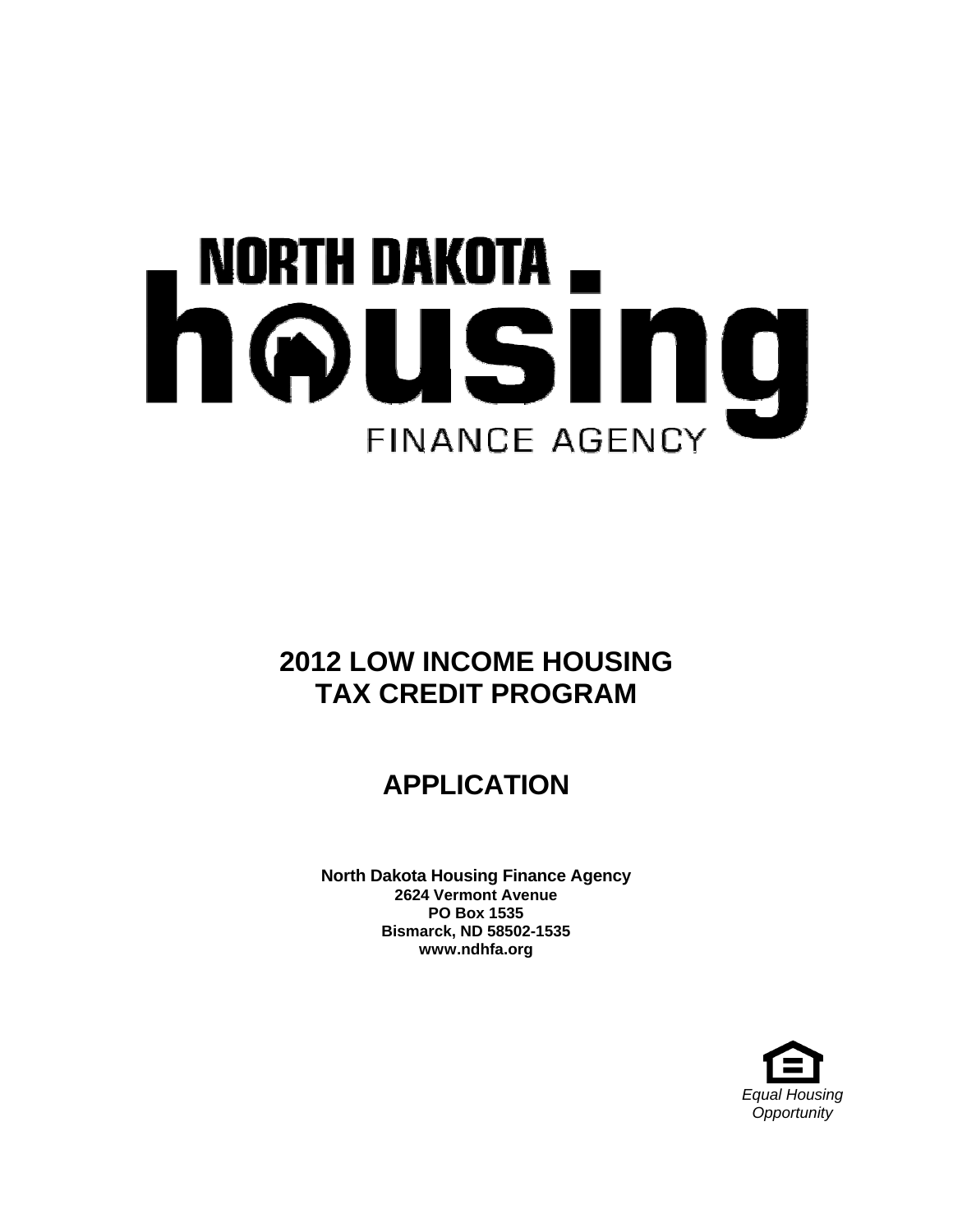## **NORTH DAKOTA HOUSING FINANCE AGENCY 2012 LOW-INCOME HOUSING TAX CREDIT APPLICATION**

### **TABLE OF CONTENTS**

|       |                                    | Page                     |
|-------|------------------------------------|--------------------------|
| I.    | <b>General Project Information</b> | 2                        |
| ΙΙ.   | Applicant Information              | $\overline{\mathcal{A}}$ |
| Ш.    | <b>Development Team</b>            | 6                        |
| IV.   | Applicable Fraction Determination  | $\overline{7}$           |
| V.    | <b>Tenant Utility Information</b>  | $\overline{7}$           |
| VI.   | Unit Distribution and Rents        | 8                        |
| VII.  | <b>Project Financing</b>           | $9\,$                    |
| VIII. | <b>Subsidies</b>                   | 11                       |
| IX.   | <b>Project Costs and Uses</b>      | 12                       |
| Х.    | Determination of Tax Credit Amount | 14                       |
| XI.   | <b>Project Expenses</b>            | 15                       |
| XII.  | <b>Tax Credit Syndication</b>      | 16                       |
| XIII. | Development Timetable              | 17                       |
| XIV.  | Notification of Local Official     | 18                       |
| XV.   | <b>Applicant Certification</b>     | 18                       |

#### **EXHIBITS**

| Α. | <b>Non-Profit Questionnaire</b>             | 21 |
|----|---------------------------------------------|----|
| В. | Development Team                            | 22 |
| C. | Identity of Interest Statement              | 24 |
| D. | <b>Fair Housing Accessibility Checklist</b> | 25 |
| Е. | <b>Green Communities Criteria</b>           | 29 |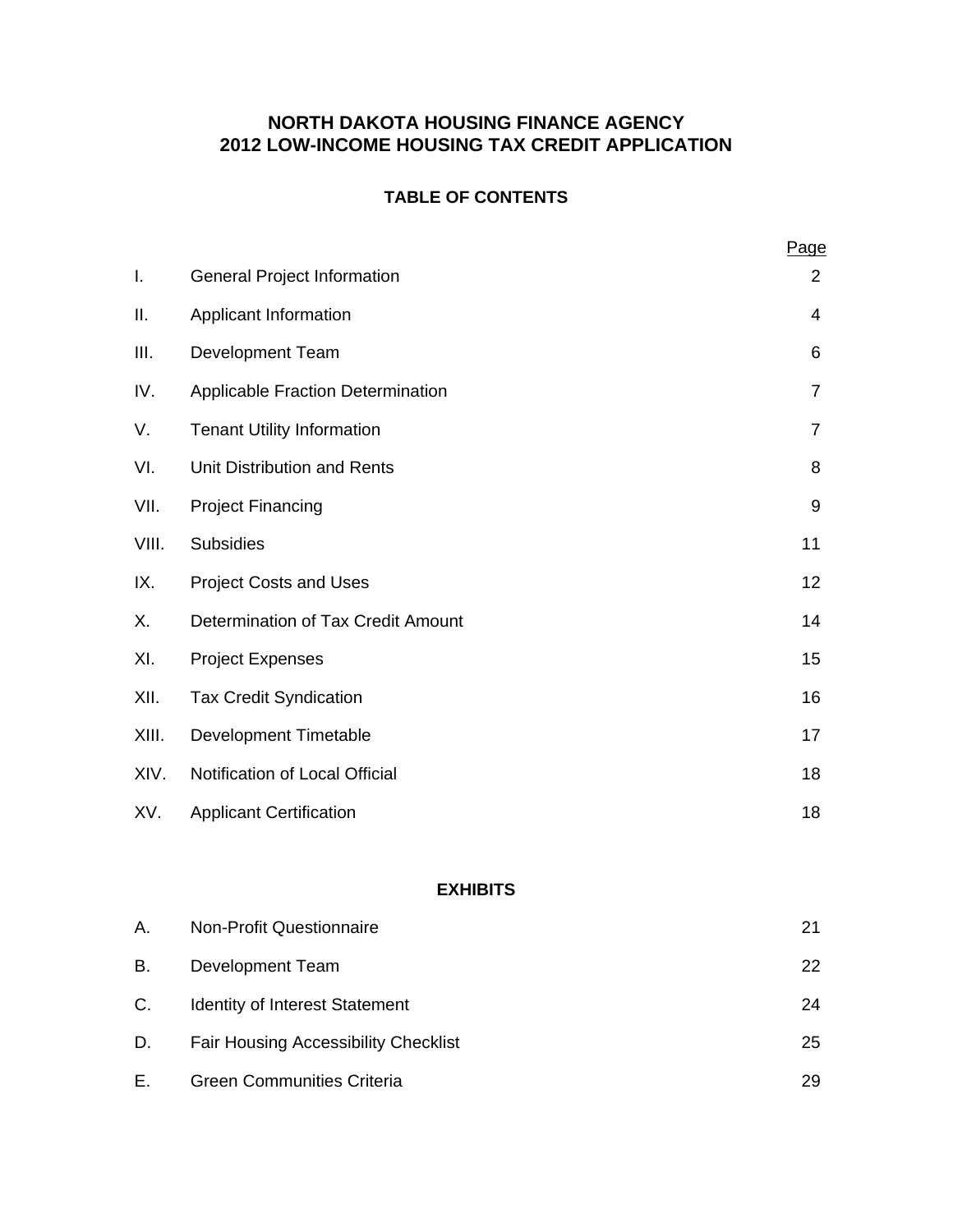

SFN 14649 Rev. 12/11

This is an application for federal low-income housing tax credits ("Credits"). The application must be **signed**, and **dated** with the application fee attached**. The application submitted must contain the original signatures**.

Application Type (check one)

Initial Application Reservation Allocation (Placed-in-Service)

The applicant must fill out all applicable parts of the application form fully and include all documents and supplementary materials required. Agency staff will be available to assist you prior to the submission of this application. **Once the application is submitted, no further changes relating to project selection criteria will be accepted.**

#### **I. GENERAL PROJECT INFORMATION**

| А. |                                                                                                                                                                                                                                                                                                                                                                                                                                                                                                                                                                                                                                                                                                                                                                                                                                                                                                                        |  |                                 |                                                                    |               |  |  |  |
|----|------------------------------------------------------------------------------------------------------------------------------------------------------------------------------------------------------------------------------------------------------------------------------------------------------------------------------------------------------------------------------------------------------------------------------------------------------------------------------------------------------------------------------------------------------------------------------------------------------------------------------------------------------------------------------------------------------------------------------------------------------------------------------------------------------------------------------------------------------------------------------------------------------------------------|--|---------------------------------|--------------------------------------------------------------------|---------------|--|--|--|
|    |                                                                                                                                                                                                                                                                                                                                                                                                                                                                                                                                                                                                                                                                                                                                                                                                                                                                                                                        |  |                                 |                                                                    |               |  |  |  |
|    | City ______________________________County _______________________________Zip Code + 4______________                                                                                                                                                                                                                                                                                                                                                                                                                                                                                                                                                                                                                                                                                                                                                                                                                    |  |                                 |                                                                    |               |  |  |  |
|    | Allocation Year 2012 Application Cycle _______________ Application Date _______________                                                                                                                                                                                                                                                                                                                                                                                                                                                                                                                                                                                                                                                                                                                                                                                                                                |  |                                 |                                                                    |               |  |  |  |
| В. | Amount of Annual Credit Requested<br>Requesting from Non-Profit set-aside?<br>Requesting from Indian Reservation set-aside?<br>Requesting from Energy Impact targeted area?                                                                                                                                                                                                                                                                                                                                                                                                                                                                                                                                                                                                                                                                                                                                            |  | $\Box$ Yes<br>$\Box$ Yes<br>Yes | $\frac{1}{2}$ (From Part X)<br>$\Box$ No<br>$\Box$ No<br>$\Box$ No |               |  |  |  |
| C. | Type of Credit Requested (check all that apply)<br>New Construction without Federal Subsidies<br>New Construction with Federal Subsidies<br><b>Rehabilitation without Federal Subsidies</b><br>Rehabilitation with Federal Subsidies<br>Rehabilitation without Federal Subsidies and Acquisition with units occupied or suitable for occupancy on<br>acquisition date.<br>Rehabilitation with Federal Subsidies and Acquisition with units occupied or suitable for occupancy on<br>$\mathbf{L}$<br>acquisition date.<br>Rehabilitation without Federal Subsidies and Acquisition with units occupied or suitable for occupancy<br>$\mathbf{L}$<br>upon completion of the rehabilitation.<br>Rehabilitation with Federal Subsidies and Acquisition with units occupied or suitable for occupancy upon<br>$\mathbf{L}$<br>completion of the rehabilitation.<br>Acquisition with 10-year rule waiver from Federal Agency |  |                                 |                                                                    |               |  |  |  |
| D. | Is this a USDA Rural Development project?                                                                                                                                                                                                                                                                                                                                                                                                                                                                                                                                                                                                                                                                                                                                                                                                                                                                              |  | $\Box$ Yes                      | $\Box$ No                                                          |               |  |  |  |
| Ε. | Is this project using HUD Section 8 rental assistance?                                                                                                                                                                                                                                                                                                                                                                                                                                                                                                                                                                                                                                                                                                                                                                                                                                                                 |  | $\Box$ Yes                      | $\Box$ No                                                          | project based |  |  |  |
| F. | Is this project using HOME funding?                                                                                                                                                                                                                                                                                                                                                                                                                                                                                                                                                                                                                                                                                                                                                                                                                                                                                    |  | $\Box$ Yes                      | $\Box$ No                                                          |               |  |  |  |
| G. | Minimum Low-income Threshold for Credit eligibility (check one)                                                                                                                                                                                                                                                                                                                                                                                                                                                                                                                                                                                                                                                                                                                                                                                                                                                        |  |                                 |                                                                    |               |  |  |  |
|    | 20% of the units serving households at 50% of the area median<br>40% of the units serving households at 60% of the area median                                                                                                                                                                                                                                                                                                                                                                                                                                                                                                                                                                                                                                                                                                                                                                                         |  |                                 |                                                                    |               |  |  |  |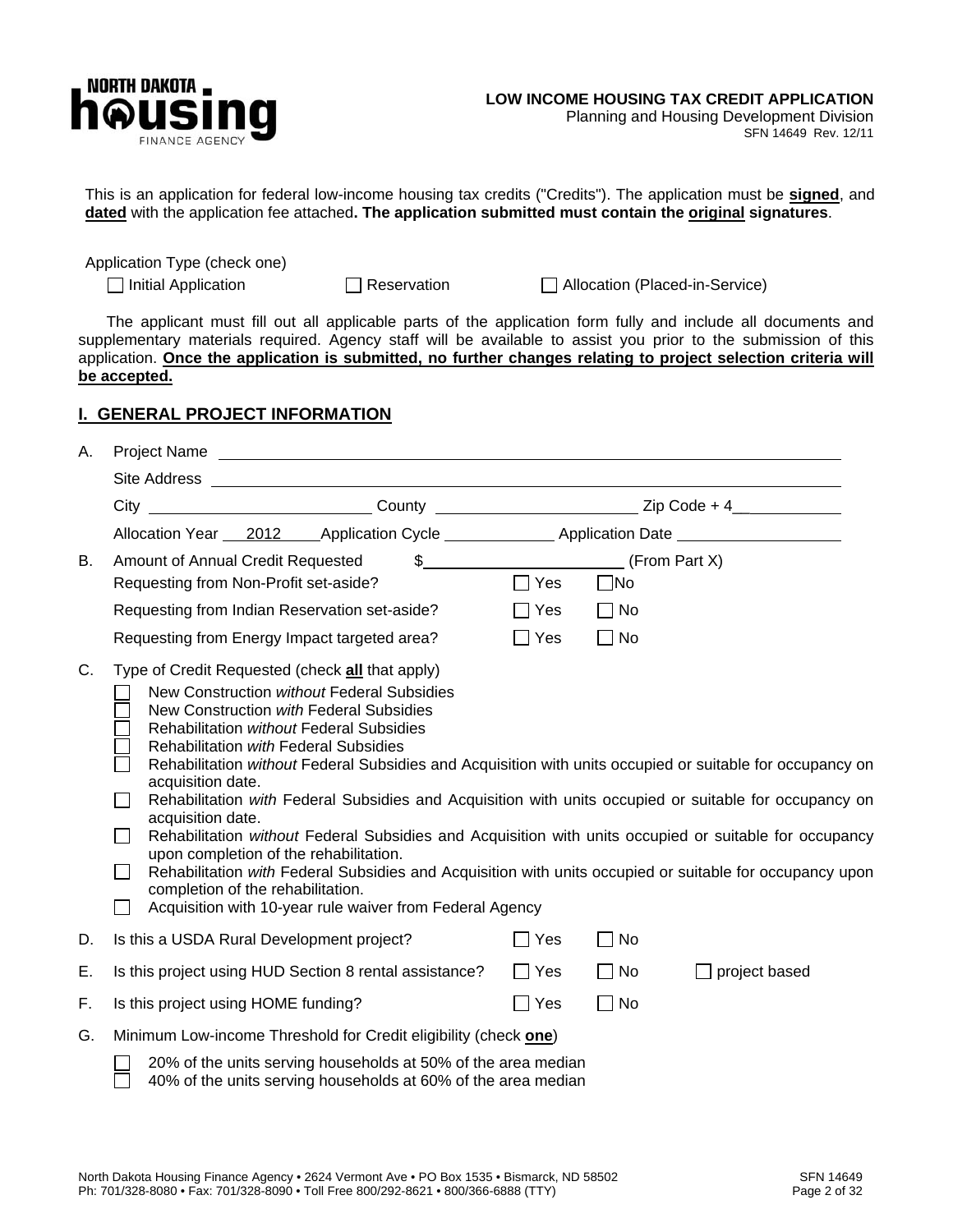| Η. | Low-income Compliance Period<br>To receive extra points, this project will remain low-income with the occupancy described above for ______<br>years beyond the required initial and extended compliance period.                                                                                                                                                                                                                                                                              |  |  |  |  |  |
|----|----------------------------------------------------------------------------------------------------------------------------------------------------------------------------------------------------------------------------------------------------------------------------------------------------------------------------------------------------------------------------------------------------------------------------------------------------------------------------------------------|--|--|--|--|--|
| Ι. | <b>Total Low-income Targeting</b><br>(%) of the low-income units will serve households at 30% of the area median income<br>(#)<br>(#) $(*)$ (%) of the low-income units will serve households at $40\%$ of the area median income<br>(#) _____(%) of the low-income units will serve households at $50\%$ of the area median income<br>$(\#)$ _____(%) of the low-income units will serve households at $60\%$ of the area median income                                                     |  |  |  |  |  |
| J. | Total number of buildings<br>Total number of Units (must equal a+b+c)<br>Total number of low income residential units (do not include b or c)<br>a)<br>Total number of common units to be included in applicable fraction (ex. Manager's Suite)<br>b)<br>Total number of market-rate units<br>$\mathbf{C}$                                                                                                                                                                                   |  |  |  |  |  |
|    | Total Square Footage of all Buildings (include garage if a part of basis) (must equal a+b+c+d+e)<br>Total square footage of low-income residential units<br>a)<br>Total square footage of common units (ex. Manager's Suite)<br>b)<br>Total square footage of market rate units<br>$\mathbf{c}$<br>d)<br>Total square footage of common space (ex. Hallways, community room, etc.)<br>Total square footage of garages (if a part of basis)<br>e)                                             |  |  |  |  |  |
| Κ. | Type of Housing<br><b>Multifamily Residential</b><br>Single Family                                                                                                                                                                                                                                                                                                                                                                                                                           |  |  |  |  |  |
| L. | <b>Type of Units</b><br>Townhouse<br>Semi-Detached<br>Apartments<br>Manufactured<br>Detached<br><b>SRO</b><br>Other                                                                                                                                                                                                                                                                                                                                                                          |  |  |  |  |  |
| M. | Elevator included?<br>$\Box$ Yes<br>$\Box$ No<br>Number of Floors in the Tallest Building                                                                                                                                                                                                                                                                                                                                                                                                    |  |  |  |  |  |
| N. | <b>Disabled</b><br>Targeting of Units (Indicate type and % of units)<br><b>Elderly</b><br>Other<br>Homeless<br>Family                                                                                                                                                                                                                                                                                                                                                                        |  |  |  |  |  |
| O. | Qualified Census Tract or<br><b>Difficult Development Area?</b><br>Is this project located in a<br>□ No If yes, Census Tract Number<br>Yes<br>Evidence of eligibility must be submitted.                                                                                                                                                                                                                                                                                                     |  |  |  |  |  |
| Р. | <b>State Senate District</b><br>State House District<br><b>Congressional District</b>                                                                                                                                                                                                                                                                                                                                                                                                        |  |  |  |  |  |
| Q. | Is the site part of an organized plan?<br>$\Box$ Yes<br>$\Box$ No.<br>If yes, explain and provide documentation.                                                                                                                                                                                                                                                                                                                                                                             |  |  |  |  |  |
| R. | Site Control (e.g. ownership, option, purchase contract, or long-term lease) is a requirement for eligibility for a<br>tax credit reservation. Is site currently under control?<br>$\exists$ Yes<br>∣ No<br>If yes, control is in the form of:<br>Deed - attached<br>$\Box$ Option – attached (expiration date $\Box$<br>Purchase Contract - attached (expiration date __________________________________<br>□ Long term lease - attached (expiration date _________________________________ |  |  |  |  |  |
| S. | If yes, include third party documentation.<br>Is site properly zoned? $\Box$ Yes<br>$\Box$ No<br>If no, is site currently in the process of rezoning?<br>$\Box$ Yes<br>No<br>Provide details:                                                                                                                                                                                                                                                                                                |  |  |  |  |  |
|    | ,我们也不会有什么。""我们的人,我们也不会有什么?""我们的人,我们也不会有什么?""我们的人,我们也不会有什么?""我们的人,我们也不会有什么?""我们的人<br>When is zoning issue scheduled to be resolved (month and year)?                                                                                                                                                                                                                                                                                                                                          |  |  |  |  |  |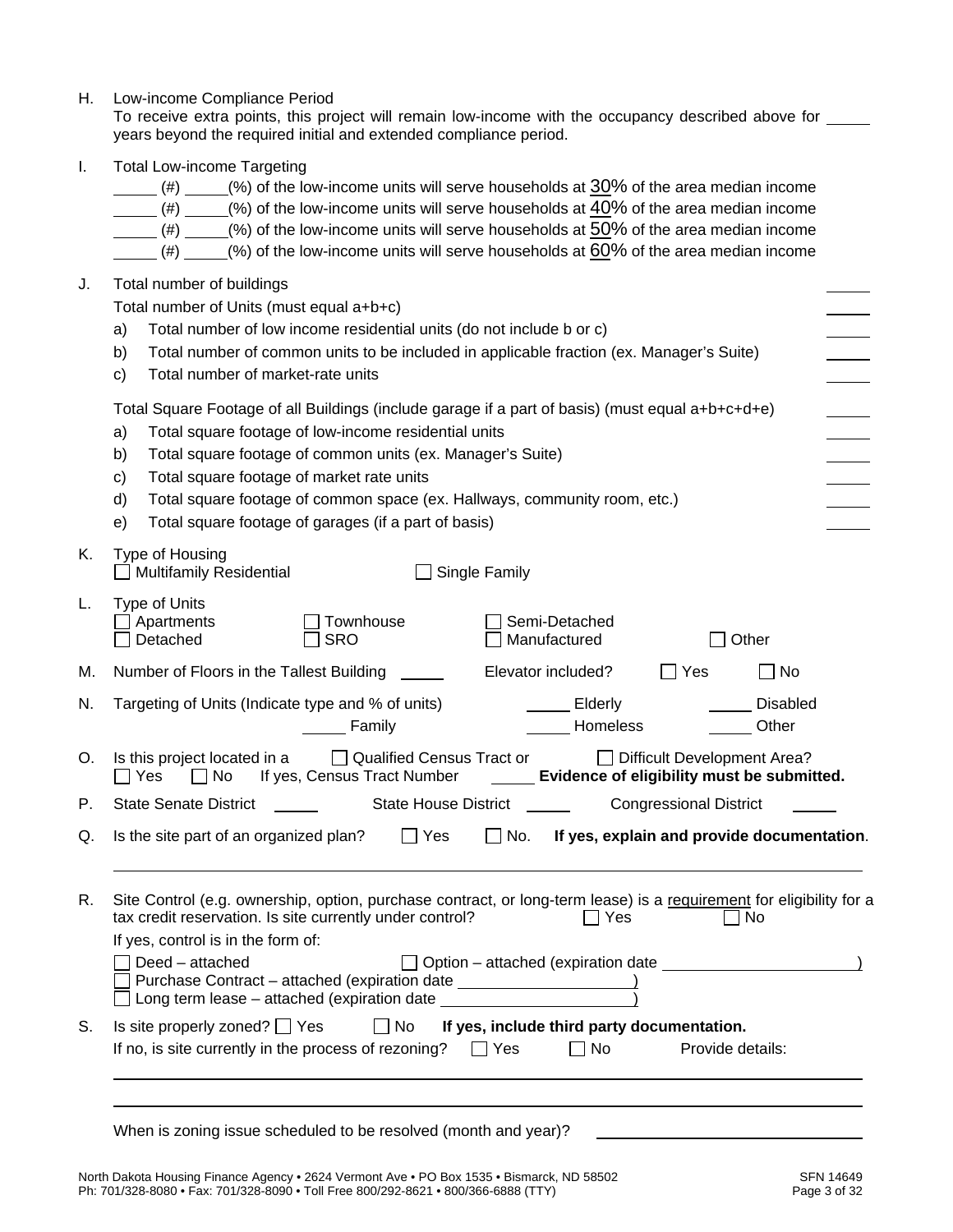| Τ.       | Are all utilities available to and of the appropriate size for the project?<br>If no, provide explanation, including dates, when all utilities will be available.<br>$\Box$ Yes<br>$\Box$ No                                                                                                                                                                                                                                                                        |
|----------|---------------------------------------------------------------------------------------------------------------------------------------------------------------------------------------------------------------------------------------------------------------------------------------------------------------------------------------------------------------------------------------------------------------------------------------------------------------------|
| U.       | Will support services be provided to the tenants?<br><b>Yes</b><br>No<br>If yes, are they included in the rent?<br>Yes<br>No                                                                                                                                                                                                                                                                                                                                        |
| V.       | Are there any environmental issues related to the property?<br>$\Box$ Yes<br>No<br>If yes, describe the contract of the contract of the contract of the contract of the contract of the contract of the contract of the contract of the contract of the contract of the contract of the contract of the contract                                                                                                                                                    |
| W.       | Legal description of the property that identifies it as the site in the site control document.                                                                                                                                                                                                                                                                                                                                                                      |
| Х.<br>Υ. | Provide a location map, showing location of the site relative to the surrounding area.<br>Immediately Adjacent Land Uses.                                                                                                                                                                                                                                                                                                                                           |
|          |                                                                                                                                                                                                                                                                                                                                                                                                                                                                     |
| Z.       | If project includes acquiring buildings, buildings acquired or to be acquired from:<br>$\Box$ related party $\Box$ unrelated party $\Box$ FHA, FDIC and/or other insured depository institution in default                                                                                                                                                                                                                                                          |
|          | AA. List below, by building address, the date the building(s) was last placed in service, date the building was or will<br>be acquired, and the number of years between the date the building was last placed in service and date of<br>acquisition. If applicable, applicant must submit evidence of approved waiver of ten-year rule by a letter ruling<br>from the IRS. Attorney's opinion must be submitted if building(s) is to be included in eligible basis. |
|          | BB. Do you wish to have your name included on a list that we provide upon request to equity investors and other<br>interested parties?<br>$\Box$ No<br>$\Box$ Yes                                                                                                                                                                                                                                                                                                   |
|          | <b>II. APPLICANT INFORMATION</b>                                                                                                                                                                                                                                                                                                                                                                                                                                    |
|          | The Applicant must be either a legal entity (e.g. partnership, corporation etc.) or individual who will be named on<br>IRS Form 8609 as the project owner. If that person/entity is not known yet or to be formed the applicant must be<br>the project developer.                                                                                                                                                                                                   |
| А.       | $\Box$ Applicant is current owner and will retain ownership.<br>$\Box$ Applicant is the Project Developer and will be part of the final ownership entity<br>Applicant is the Project Developer who will not be a part of the final ownership entity                                                                                                                                                                                                                 |
|          | Name of Final Ownership Entity <b>Constant Construct Constant Constant Construction</b>                                                                                                                                                                                                                                                                                                                                                                             |
|          |                                                                                                                                                                                                                                                                                                                                                                                                                                                                     |
|          |                                                                                                                                                                                                                                                                                                                                                                                                                                                                     |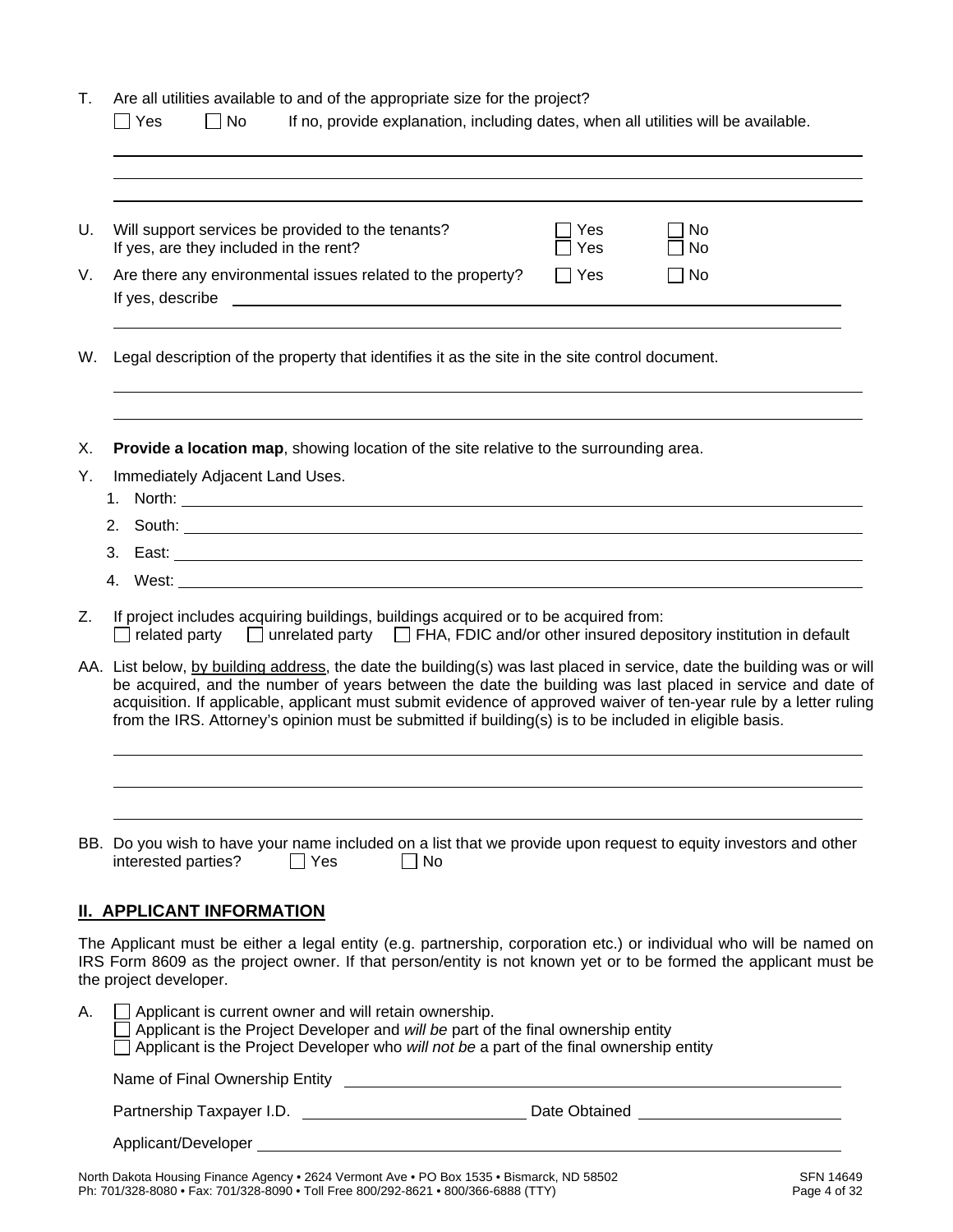Street Address

|                                                                                                                                                                                                                                |                        | City ___________________________________State _________________________________Zip Code + 4______________                                                                                                                                                                                                                                                        |
|--------------------------------------------------------------------------------------------------------------------------------------------------------------------------------------------------------------------------------|------------------------|------------------------------------------------------------------------------------------------------------------------------------------------------------------------------------------------------------------------------------------------------------------------------------------------------------------------------------------------------------------|
|                                                                                                                                                                                                                                |                        |                                                                                                                                                                                                                                                                                                                                                                  |
|                                                                                                                                                                                                                                |                        |                                                                                                                                                                                                                                                                                                                                                                  |
| Type of Ownership<br>General Partnership*<br>Limited Partnership*<br>Limited Liability Co*<br>Corporation*<br>Individual<br>Non-Profit Corporation**<br><b>Local Government</b><br><b>Housing Authority</b><br>Other (specify) | regarding legal status | * Required materials: articles of incorporation, by-laws,<br>partnership agreement and other relevant information<br>** Required materials: articles of incorporation, IRS letter<br>of 501(c)(3) or 501(c)(4) status, non-profit Certificate of<br>Incorporation and Certificate of Good Standing (Secretary of<br>State), non-profit questionnaire (Exhibit A) |
| Legal Status of Ownership                                                                                                                                                                                                      |                        | □ Incorporated □ Registered □ Chartered                                                                                                                                                                                                                                                                                                                          |
|                                                                                                                                                                                                                                |                        | Non-profit Status of Ownership $\Box$ 501(c)(3) $\Box$ 501(c)(4) $\Box$ 501(a) Exemption<br>Capacity of Applicant   Developer   General Partner   Sponsor   Management Co                                                                                                                                                                                        |
|                                                                                                                                                                                                                                |                        | □ Contractor □ Attorney, Tax □ CPA □ Other (specify) __________________________                                                                                                                                                                                                                                                                                  |
|                                                                                                                                                                                                                                |                        |                                                                                                                                                                                                                                                                                                                                                                  |
|                                                                                                                                                                                                                                |                        | (Please note: The HFA reserves tax credits to the ownership entity listed on the initial application.                                                                                                                                                                                                                                                            |
|                                                                                                                                                                                                                                |                        | Reservations are not transferable. Any change in controlling ownership interest requires a new application.)                                                                                                                                                                                                                                                     |
| Have you or other principals previously received tax credits in North Dakota?                                                                                                                                                  |                        | $\Box$ Yes<br>$\Box$ No<br>In other states? □ Yes □ No If yes, which year _________________________________                                                                                                                                                                                                                                                      |
| partners using the previously allocated credits? (If multiple projects, please list.)                                                                                                                                          |                        | Have you placed your project(s) in service? $\Box$ Yes $\Box$ No If applicable, who is/are the limited                                                                                                                                                                                                                                                           |
|                                                                                                                                                                                                                                |                        |                                                                                                                                                                                                                                                                                                                                                                  |
|                                                                                                                                                                                                                                |                        | Address <b>contract to the contract of the contract of the contract of the contract of the contract of the contract of the contract of the contract of the contract of the contract of the contract of the contract of the contr</b>                                                                                                                             |
| <b>Contact Person during Application Process:</b>                                                                                                                                                                              |                        |                                                                                                                                                                                                                                                                                                                                                                  |
|                                                                                                                                                                                                                                |                        |                                                                                                                                                                                                                                                                                                                                                                  |
|                                                                                                                                                                                                                                |                        | Address <b>contract to the contract of the contract of the contract of the contract of the contract of the contract of the contract of the contract of the contract of the contract of the contract of the contract of the contr</b>                                                                                                                             |
|                                                                                                                                                                                                                                |                        |                                                                                                                                                                                                                                                                                                                                                                  |
| Phone experience and the state of the state of the state of the state of the state of the state of the state of the state of the state of the state of the state of the state of the state of the state of the state of the st |                        |                                                                                                                                                                                                                                                                                                                                                                  |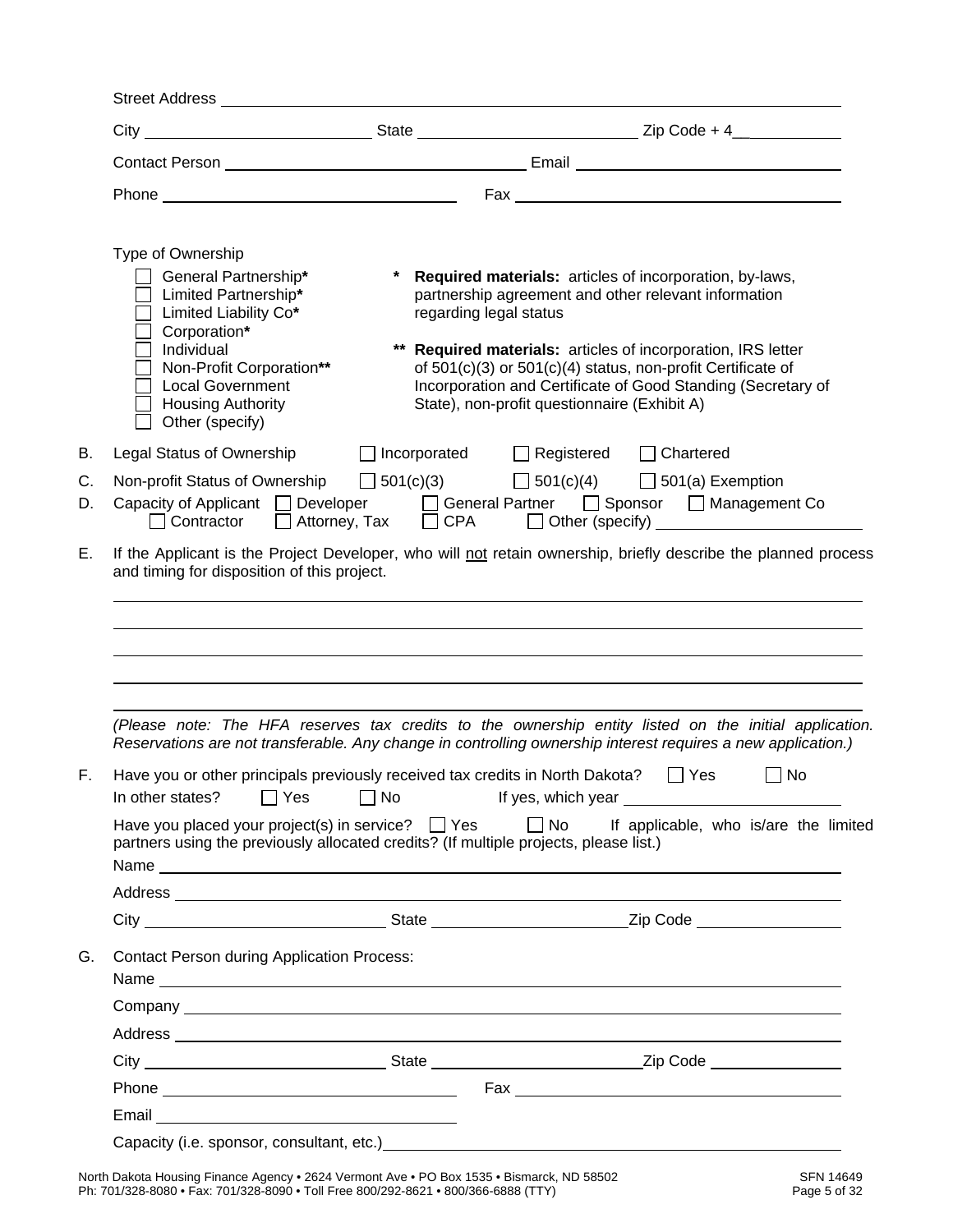#### **III. DEVELOPMENT TEAM**

A. Detailed information (address, phone, contact person, qualifications and Federal Taxpayer ID#) for each of the development team is to be included with application. (Exhibit B)

|    | Name of Consultant experience of Consultant experience of Consultant experience of Consultant experience of Consultant experience of $\sim$                                                                                                                                                                        |
|----|--------------------------------------------------------------------------------------------------------------------------------------------------------------------------------------------------------------------------------------------------------------------------------------------------------------------|
|    |                                                                                                                                                                                                                                                                                                                    |
| В. | Identity of Interest among Development Team and/or Ownership Entity (Identity of interest statement, Exhibit<br>C, must accompany all applications.)                                                                                                                                                               |
|    | Do any members of the development team or ownership entity have any direct or indirect, financial or other<br>interest with any of the other project team members (including owner's interest in the construction company or<br>subcontractors used) as described in 2012 Allocation Plan? $\Box$ Yes<br>$\Box$ No |
|    | If yes, provide a description of the relationship.                                                                                                                                                                                                                                                                 |

C. Disclosure of Interest

 $\overline{a}$ 

 $\overline{a}$  $\overline{a}$  $\overline{a}$  $\overline{a}$ 

The Applicant must also disclose the names and addresses, including corporate officials where applicable, of all parties, which have a significant role in the project. These parties include, but are not limited to: the general contractor, all subcontractors whose aggregate contract will exceed ten percent of the cost of project (this cost shall be calculated excluding the acquisition of land), accountants, architects, engineers, financial consultants, and any other consultants. Please list below.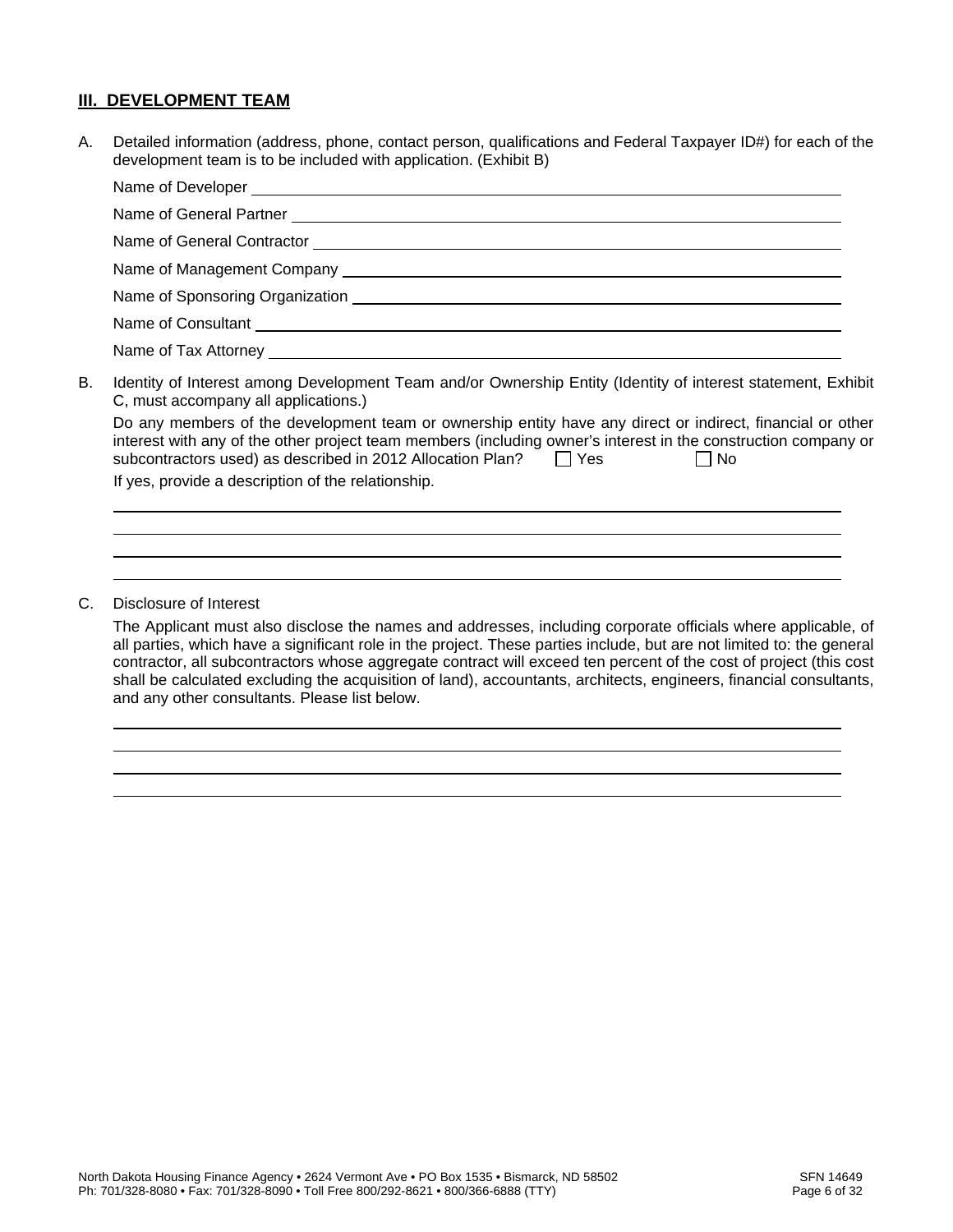#### **IV. APPLICABLE FRACTION DETERMINATION**

|                                                                               |                  |               | Site Size       |
|-------------------------------------------------------------------------------|------------------|---------------|-----------------|
| Total Site / Land<br>(Number of acres or square feet)                         |                  |               |                 |
|                                                                               | Number of Units* | $\frac{0}{2}$ | Square Footage* |
| Total of All Buildings (A+B+C)                                                |                  | 100%          |                 |
| <b>Total Commercial (not common) Space</b><br>А.                              |                  |               |                 |
| <b>Total Residential Space</b><br>В.                                          |                  |               |                 |
| <b>Total Residential Common Space</b><br>C.                                   |                  |               |                 |
| <b>Employee-Occupied Residential Units</b>                                    |                  |               |                 |
| <b>Owner-Occupied Residential Units</b>                                       |                  |               |                 |
| FOR INFORMATION ONLY (NOT INCLUDED IN APPLICABLE FRACTION DETERMINATION)      |                  |               |                 |
|                                                                               |                  |               |                 |
|                                                                               |                  |               |                 |
| Total Low-Income/Rent Restricted Units and Sq. Ft.:                           |                  | $\%$          |                 |
| <b>LIHTC Units</b>                                                            |                  |               |                 |
| LIHTC Units that will be HOME assisted                                        |                  |               |                 |
| <b>Project Based Assisted Units</b>                                           |                  |               |                 |
| (rents approved by HUD?)<br>Yes                                               | No               |               |                 |
| <b>Other Restricted Units</b>                                                 |                  |               |                 |
| <b>Market Rate Units</b>                                                      |                  | $\%$          |                 |
| NOTE: LOW-INCOME/RENT RESTRICTED UNITS AND MARKET RATE UNITS MUST TOTAL 100%. |                  |               |                 |
| PERCENTAGE OF LOW-INCOME UNITS:                                               |                  | %             |                 |

\*This data must agree with the number of units and square footage on pages 3 and 8 of this application.

#### **V. TENANT UTILITY INFORMATION**

f,

| Indicate which of the following costs (if any) are paid by the tenant<br>А. |                                                                                                                                                                                                                                                                                                                                                                                                                                                                                 |                             |                         |              |  |
|-----------------------------------------------------------------------------|---------------------------------------------------------------------------------------------------------------------------------------------------------------------------------------------------------------------------------------------------------------------------------------------------------------------------------------------------------------------------------------------------------------------------------------------------------------------------------|-----------------------------|-------------------------|--------------|--|
|                                                                             | Heating                                                                                                                                                                                                                                                                                                                                                                                                                                                                         | Hot Water                   | $\Box$ Air Conditioning | Water        |  |
|                                                                             | Cooking                                                                                                                                                                                                                                                                                                                                                                                                                                                                         | Sewer                       | Electricity             | Trash        |  |
| В.                                                                          | Utility Allowance by bedroom size                                                                                                                                                                                                                                                                                                                                                                                                                                               |                             |                         |              |  |
|                                                                             | 0 BDRM \$ _____________                                                                                                                                                                                                                                                                                                                                                                                                                                                         | 1 BDRM \$ _________________ |                         | 2 BDRM \$    |  |
|                                                                             | $3$ BDRM $$$ __________                                                                                                                                                                                                                                                                                                                                                                                                                                                         | 4 BDRM \$ _______________   |                         | $5$ BDRM $$$ |  |
|                                                                             | Source of Utility Allowance Information (Check One) Documentation Required<br>(Show how utility allowance derived)<br>Public Housing Authority _________________________________Utility Company<br>Other (Specify) <u>Container and Containers</u> and Containers and Containers and Containers and Containers and Containers and Containers and Containers and Containers and Containers and Containers and Containers and Containers<br>Effective Date of Source Information: |                             |                         |              |  |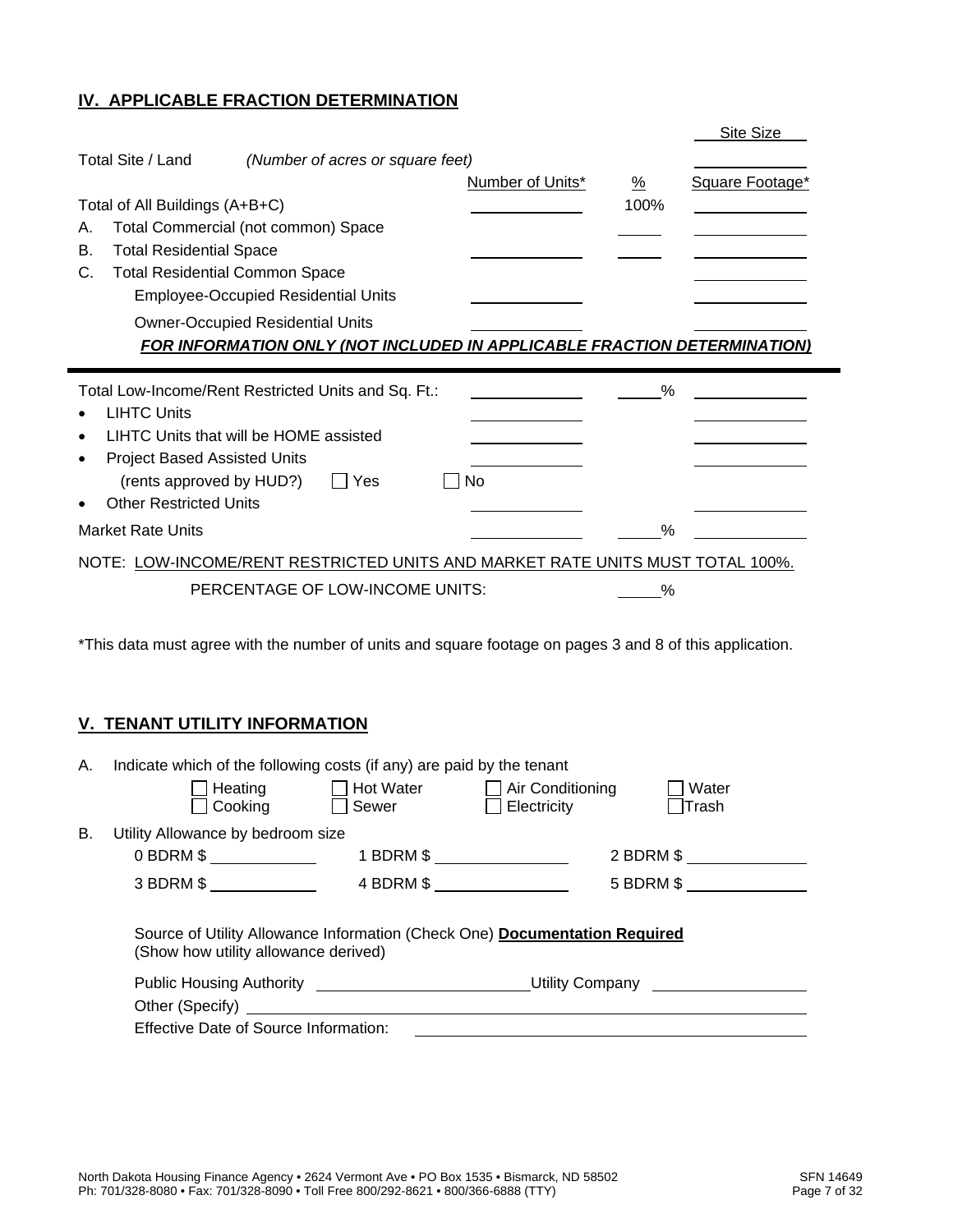#### **VI. UNIT DISTRIBUTION AND RENTS**

For a low-income unit, the combination of tenant-paid monthly rent and utilities or utility allowance may not exceed the maximum allowable rents under the federal tax credit statute. **List employee unit(s) separately and show manager in the rent column.** (Information provided must be consistent with pages 3 and 18.)

| <b>Low-Income Units</b> |                                           |                                                                                                |              |             |                      | Tenant %                                                                                             |
|-------------------------|-------------------------------------------|------------------------------------------------------------------------------------------------|--------------|-------------|----------------------|------------------------------------------------------------------------------------------------------|
|                         |                                           |                                                                                                |              | Monthly     |                      | of Median                                                                                            |
| Number of               | Number of                                 | Average Sq.                                                                                    | Total Sq. Ft | Tenant-Paid | <b>Total Monthly</b> | Income (i.e. 30%,                                                                                    |
| Bedrooms                | Units                                     | Ft Per Unit                                                                                    | Per Size     | Rent        | Rent*                | 40%, 50%, 60%)                                                                                       |
|                         |                                           |                                                                                                |              |             |                      |                                                                                                      |
|                         |                                           |                                                                                                |              |             |                      |                                                                                                      |
|                         |                                           |                                                                                                |              |             |                      |                                                                                                      |
|                         |                                           |                                                                                                |              |             |                      |                                                                                                      |
|                         |                                           |                                                                                                |              |             |                      |                                                                                                      |
|                         |                                           |                                                                                                |              |             |                      |                                                                                                      |
|                         |                                           |                                                                                                |              |             |                      |                                                                                                      |
| Totals:                 |                                           |                                                                                                |              |             |                      |                                                                                                      |
| <b>Employee Units</b>   |                                           |                                                                                                |              |             |                      |                                                                                                      |
|                         |                                           |                                                                                                |              |             |                      |                                                                                                      |
|                         |                                           |                                                                                                |              |             |                      |                                                                                                      |
| Totals:                 |                                           |                                                                                                |              |             |                      |                                                                                                      |
|                         | <b>Non-Restricted Units (market rate)</b> |                                                                                                |              |             |                      | N/A                                                                                                  |
|                         |                                           |                                                                                                |              |             |                      |                                                                                                      |
|                         |                                           |                                                                                                |              |             |                      |                                                                                                      |
|                         |                                           |                                                                                                |              |             |                      |                                                                                                      |
|                         |                                           |                                                                                                |              |             |                      |                                                                                                      |
| Totals:                 |                                           |                                                                                                |              |             |                      |                                                                                                      |
|                         |                                           |                                                                                                |              |             |                      |                                                                                                      |
|                         |                                           | bedroom count for each unit in each building.                                                  |              |             |                      | Final application package must include a listing of units, showing unit numbers, square footage, and |
|                         |                                           |                                                                                                |              |             |                      |                                                                                                      |
|                         | *DO THESE RENTS INCLUDE UTILITIES?        |                                                                                                | <b>YES</b>   | <b>NO</b>   |                      |                                                                                                      |
|                         |                                           |                                                                                                |              |             |                      |                                                                                                      |
| А.                      | Project Income                            |                                                                                                |              |             |                      |                                                                                                      |
|                         |                                           | 1. TOTAL MONTHLY TENANT PAID RENT FOR ALL UNITS                                                |              | \$          |                      |                                                                                                      |
|                         |                                           | Miscellaneous MONTHLY Income Related to Residential Use (specify: i.e. laundry, garages, etc.) |              |             |                      |                                                                                                      |
|                         |                                           |                                                                                                | \$           |             |                      |                                                                                                      |
|                         |                                           |                                                                                                | \$           |             |                      |                                                                                                      |
|                         |                                           |                                                                                                | \$           |             |                      |                                                                                                      |
| 2.                      |                                           | TOTAL MONTHLY MISCELLANEOUS INCOME                                                             |              |             | \$                   |                                                                                                      |
| 3.                      |                                           | TOTAL ANNUAL TENANT PAID RENT FOR ALL UNITS (#1 x 12)                                          |              |             |                      |                                                                                                      |
| 4.                      |                                           | TOTAL ANNUAL MISCELLANEOUS RESIDENTIAL INCOME (#2 x 12)                                        |              |             | \$.                  |                                                                                                      |
| 5.                      |                                           | TOTAL ANNUAL POTENTIAL GROSS INCOME<br>FROM ALL RESIDENTIAL SOURCES (#3 + #4)                  |              |             | \$                   |                                                                                                      |
| 6.                      |                                           | TOTAL ANNUAL GROSS COMMERCIAL INCOME                                                           |              |             |                      |                                                                                                      |
| 7.                      |                                           | TOTAL PROJECT INCOME FROM ALL SOURCES (#5 + #6)                                                |              |             |                      |                                                                                                      |
|                         |                                           | North Dakota Housing Einance Agency • 2624 Vermont Ave • PO Boy 1535 • Bismarck, ND 58502      |              |             |                      | SEN 14649                                                                                            |

North Dakota Housing Finance Agency • 2624 Vermont Ave • PO Box 1535 • Bismarck, ND 58502<br>Ph: 701/328-8080 • Fax: 701/328-8090 • Toll Free 800/292-8621 • 800/366-6888 (TTY) Ph: 701/328-8080 • Fax: 701/328-8090 • Toll Free 800/292-8621 • 800/366-6888 (TTY)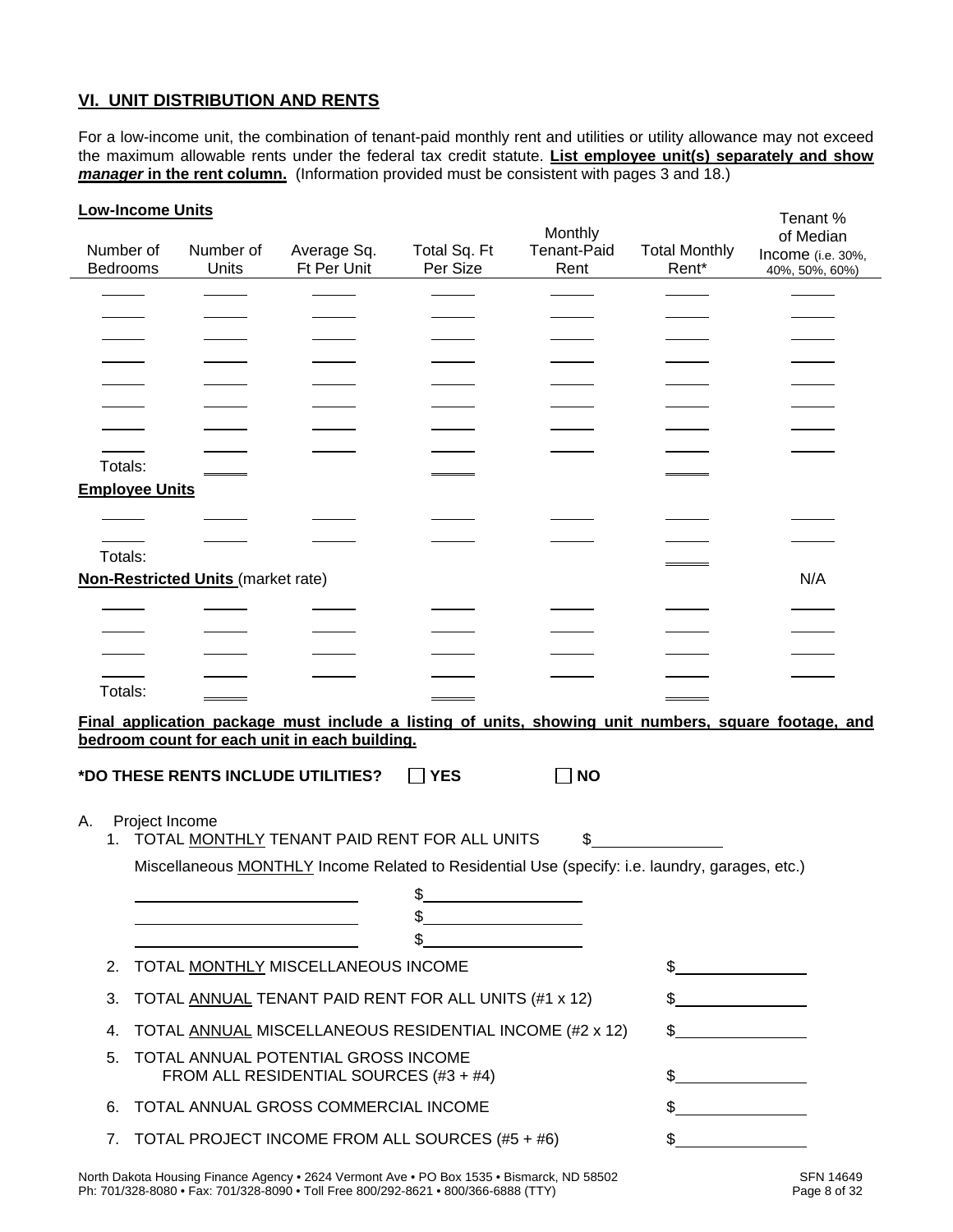| Vacancy Allowance                   | $\%$ |
|-------------------------------------|------|
| Number of Parking Spaces in Project |      |
| Number of Garages in Project        |      |

#### **VII. PROJECT FINANCING (SOURCES OF FUNDS)**

#### A. Construction Financing

List all preliminary and enforceable (firm) financing commitments, including grants (tax credit syndication information to be listed in section XII) and **provide copies** of same. If the applicant plans to finance part or all of the project out of its own resources, the applicant must prove to NDHFA's satisfaction that such resources are available and committed solely for this purpose. If a mortgage broker is involved in arranging financing from another source, so indicate. Any owner equity contributions or deferred fees should also be listed below if the funds will provide a source of financing.

Indicate with an asterisk (\*) enforceable financing commitments.

|     |                                             | Amount of | Interest |      | Commitment |
|-----|---------------------------------------------|-----------|----------|------|------------|
| No. | Name of Lender or Other Source              | Funds     | Rate     | Term | Date       |
| .   |                                             |           | %        |      |            |
| 2.  |                                             |           | %        |      |            |
| 3.  |                                             |           | %        |      |            |
| 4.  |                                             |           | %        |      |            |
| 5.  |                                             |           | %        |      |            |
|     | <b>Total Residential Construction Funds</b> |           |          |      |            |

(Please include commercial space on a separate sheet.)

#### **Make copies of this page and complete the following for each Residential Construction Lender or source of funds.**

|    |         | Name of Lender/Source<br>Address _______________________                                 |                                         |                                                                   |                        |
|----|---------|------------------------------------------------------------------------------------------|-----------------------------------------|-------------------------------------------------------------------|------------------------|
|    |         |                                                                                          |                                         |                                                                   |                        |
|    | Source: | □ Tax Exempt Bond □ Taxable Bond<br>Owner Equity<br>Other (Specify)                      | Local Government [                      | <b>CDBG</b><br>Conventional<br><b>State Government</b><br>Federal | <b>HOME</b><br>Private |
|    | Type:   | Amortizing Loan<br><b>Credit Enhancement</b><br>Other (Specify)                          | Grant<br>Balloon<br><b>Owner Equity</b> | Forgivable Loan<br>Deferred Loan                                  |                        |
| 2. |         |                                                                                          |                                         |                                                                   |                        |
|    | Source: | Tax Exempt Bond □ Taxable Bond<br>$\mathbf{L}$<br><b>Owner Equity</b><br>Other (Specify) | Local Government                        | <b>CDBG</b><br>Conventional<br><b>State Government</b><br>Federal | <b>HOME</b><br>Private |
|    | Type:   | Amortizing Loan<br><b>Credit Enhancement</b><br>Other (Specify)                          | Grant<br>Balloon<br><b>Owner Equity</b> | Forgivable Loan<br>Deferred Loan                                  |                        |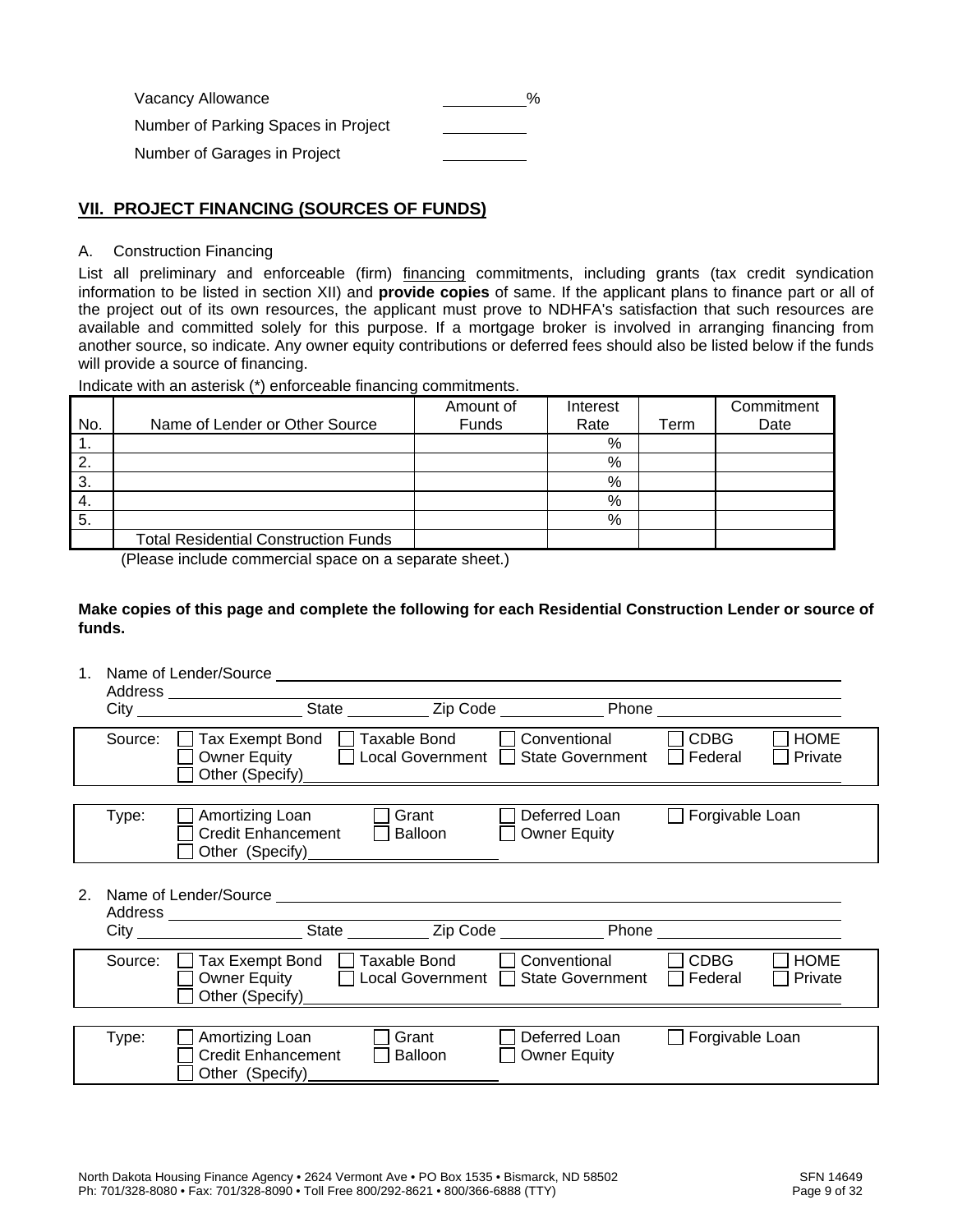#### B. Permanent Financing

List all preliminary and enforceable (firm) financing commitments, including grants (tax credit syndication information to be listed in section XII.) and **provide copies** of same. If the applicant plans to finance part or all of the project out of its own resources, the applicant must prove to NDHFA's satisfaction that such resources are available and committed solely for this purpose. Any owner equity contributions or deferred fees should also be listed below if the funds will provide a source of financing. If a mortgage broker is involved in arranging financing, so indicate.

Indicate with an asterisk (\*) enforceable financing commitments.

|     |                                           |           |               |       | Annual  |            |
|-----|-------------------------------------------|-----------|---------------|-------|---------|------------|
|     |                                           | Amount of | Interest      | Term/ | Debt    | Commitment |
| No. | Name of Lender or Other Source            | Funds     | Rate          | Amort | Service | Date       |
| 1.  |                                           |           | $\%$          |       | S       |            |
| 2.  |                                           |           | %             |       |         |            |
| 3.  |                                           |           | $\frac{0}{0}$ |       |         |            |
| 4.  |                                           |           | %             |       |         |            |
| 5.  |                                           |           | %             |       |         |            |
| 6.  |                                           |           | $\%$          |       |         |            |
|     | <b>Subtotal Permanent Financing</b>       | \$        |               |       | \$      |            |
|     | <b>Gross Proceeds Historic Tax Credit</b> | \$        |               |       |         |            |
|     | Gross Proceeds Low-Income Tax             |           |               |       |         |            |
|     | Credits                                   | S         |               |       |         |            |
|     | <b>Total Permanent Financing Sources</b>  | \$        |               |       |         |            |

(Please include commercial space on a separate sheet.)

#### **Make copies of this page and complete the following for each Residential Permanent Lender or source of funds.**

1. Name of Lender/Source

|    | Address |                                                                                                                                                                                                     |  |
|----|---------|-----------------------------------------------------------------------------------------------------------------------------------------------------------------------------------------------------|--|
|    |         | City _______________________State _____________Zip Code ____________________Phone _____                                                                                                             |  |
|    | Source: | <b>CDBG</b><br>Taxable Bond<br><b>HOME</b><br>Tax Exempt Bond<br>Conventional<br>Local Government □ State Government<br><b>Owner Equity</b><br>Federal<br>Private<br>Other (Specify)                |  |
|    | Type:   | Grant<br>Forgivable Loan<br>Amortizing Loan<br>Deferred Loan<br><b>Credit Enhancement</b><br><b>Owner Equity</b><br>Balloon<br>Other (Specify)                                                      |  |
| 2. |         |                                                                                                                                                                                                     |  |
|    | Source: | <b>CDBG</b><br><b>HOME</b><br><b>Taxable Bond</b><br>Conventional<br>Tax Exempt Bond<br><b>Owner Equity</b><br>Local Government<br><b>State Government</b><br>Federal<br>Private<br>Other (Specify) |  |
|    |         |                                                                                                                                                                                                     |  |
|    | Type:   | Grant<br>Forgivable Loan<br>Amortizing Loan<br>Deferred Loan<br><b>Credit Enhancement</b><br><b>Owner Equity</b><br>Balloon<br>Other (Specify)                                                      |  |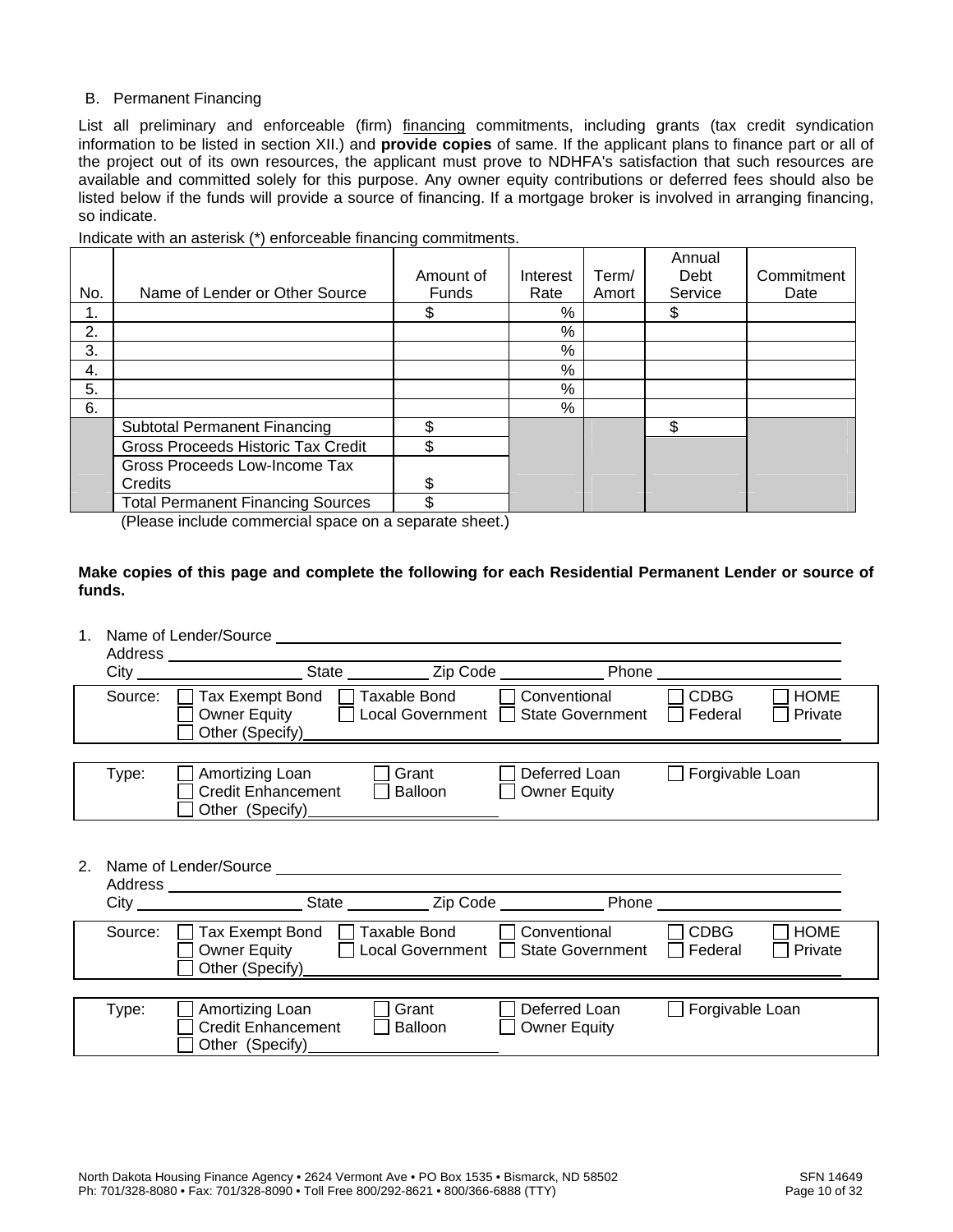#### **VIII. SUBSIDIES**

| А. | Loan and Grant Subsidies<br>If none apply, so indicate here $\Box$                                                                                                                                                                   |                             |                                 |                            |                                                                      |
|----|--------------------------------------------------------------------------------------------------------------------------------------------------------------------------------------------------------------------------------------|-----------------------------|---------------------------------|----------------------------|----------------------------------------------------------------------|
|    | If one or more of the following are to be used, indicate with an "X" in the appropriate column.                                                                                                                                      |                             |                                 |                            |                                                                      |
|    | Federal:                                                                                                                                                                                                                             | Included in Eligible Basis? |                                 |                            |                                                                      |
|    | <b>Tax Exempt Financing</b>                                                                                                                                                                                                          | <b>No</b>                   | $\Box$ Yes                      | Loan                       | Grant                                                                |
|    | HOME Investment Partnership Act (HOME)                                                                                                                                                                                               | No                          | $\Box$ Yes                      | Loan                       | Grant                                                                |
|    | <b>USDA Rural Development 515</b>                                                                                                                                                                                                    | No                          | $\Box$ Yes                      | $\Box$ Loan                | Grant<br>$\blacksquare$                                              |
|    |                                                                                                                                                                                                                                      | <b>No</b>                   | $\Box$ Yes                      | $\Box$ Loan                | Grant<br>$\blacksquare$                                              |
|    | Does the use of any of the above categorize this project as "federally subsidized" and, therefore, eligible only for                                                                                                                 |                             |                                 |                            |                                                                      |
|    | the 30% present value tax credit?                                                                                                                                                                                                    | $\Box$ No                   | $\Box$ Yes                      |                            |                                                                      |
|    |                                                                                                                                                                                                                                      |                             |                                 |                            |                                                                      |
|    |                                                                                                                                                                                                                                      | Included in Eligible Basis? |                                 |                            |                                                                      |
|    | Federal:                                                                                                                                                                                                                             |                             |                                 |                            |                                                                      |
|    | <b>Community Development Block Grant (CDBG)</b>                                                                                                                                                                                      | No                          | $\Box$ Yes                      | $\Box$ Loan                | Grant                                                                |
|    |                                                                                                                                                                                                                                      | No                          | $\Box$ Yes                      | Loan                       | Grant                                                                |
|    |                                                                                                                                                                                                                                      | No                          | $\Box$ Yes                      | $\Box$ Loan                | Grant                                                                |
|    |                                                                                                                                                                                                                                      | No                          | $\Box$ Yes                      | $\Box$ Loan                | Grant                                                                |
|    |                                                                                                                                                                                                                                      | No                          | $\Box$ Yes                      | $\Box$ Loan                | Grant<br>$\blacksquare$                                              |
|    | Is taxable bond financing expected to be used?                                                                                                                                                                                       | No                          | $\Box$ Yes                      |                            |                                                                      |
|    | What, if any, Credit Enhancements are expected to be used?<br>$\Box$ FHA Insurance<br>Private Mortgage Insurance                                                                                                                     |                             | $\Box$ Letter(s) of Credit      |                            |                                                                      |
| В. | <b>Rent Subsidy Anticipated</b><br>If none apply, so indicate here $\Box$                                                                                                                                                            |                             |                                 |                            | Approval Date                                                        |
|    | <b>USDA Rural Development</b>                                                                                                                                                                                                        |                             | %                               |                            |                                                                      |
|    | HUD Project-Based Section 8 Certificates or HAP Contracts                                                                                                                                                                            |                             | $\%$                            |                            |                                                                      |
|    | <b>HUD Vouchers</b>                                                                                                                                                                                                                  |                             | %                               |                            |                                                                      |
|    | <b>HUD Tenant-Based Certificates</b>                                                                                                                                                                                                 |                             | $\frac{9}{6}$                   |                            |                                                                      |
|    |                                                                                                                                                                                                                                      |                             | %<br>$\mathcal{L}(\mathcal{L})$ |                            |                                                                      |
|    | <b>State</b>                                                                                                                                                                                                                         |                             | $\%$                            |                            |                                                                      |
|    | Local                                                                                                                                                                                                                                |                             | $\frac{9}{6}$                   |                            |                                                                      |
|    | Owner                                                                                                                                                                                                                                |                             | %                               |                            |                                                                      |
|    | Other (specify) <u>example and the set of the set of the set of the set of the set of the set of the set of the set of the set of the set of the set of the set of the set of the set of the set of the set of the set of the se</u> |                             | %                               |                            |                                                                      |
| C. | Pre-Existing Subsidies (Rehab and Rehab/Acquisition projects only) Indicate with an "X" any of the following<br>that are currently utilized by the project.                                                                          |                             |                                 |                            |                                                                      |
|    | $\Box$ HUD Sec 221(d)(3)                                                                                                                                                                                                             | HUD Sec 236                 |                                 |                            | HUD Sec 236 and Tax Exempts                                          |
|    | HUD Sec 8 New Constr/Sub Rehab                                                                                                                                                                                                       | <b>HUD Rent Sup/RAP</b>     |                                 | USDA Rural Development 515 |                                                                      |
|    | <b>USDA Rural Development 521</b>                                                                                                                                                                                                    | Tax Exempt Bonds            | □ State/Local                   |                            |                                                                      |
|    | Will the mortgage insurance or financing subsidy continue?                                                                                                                                                                           | $\Box$ No                   |                                 |                            | $\Box$ Yes (specify term) $\_\_\_\_\_\_\_\_\_\_\_\_\_\_\_\_\_\_\_\_$ |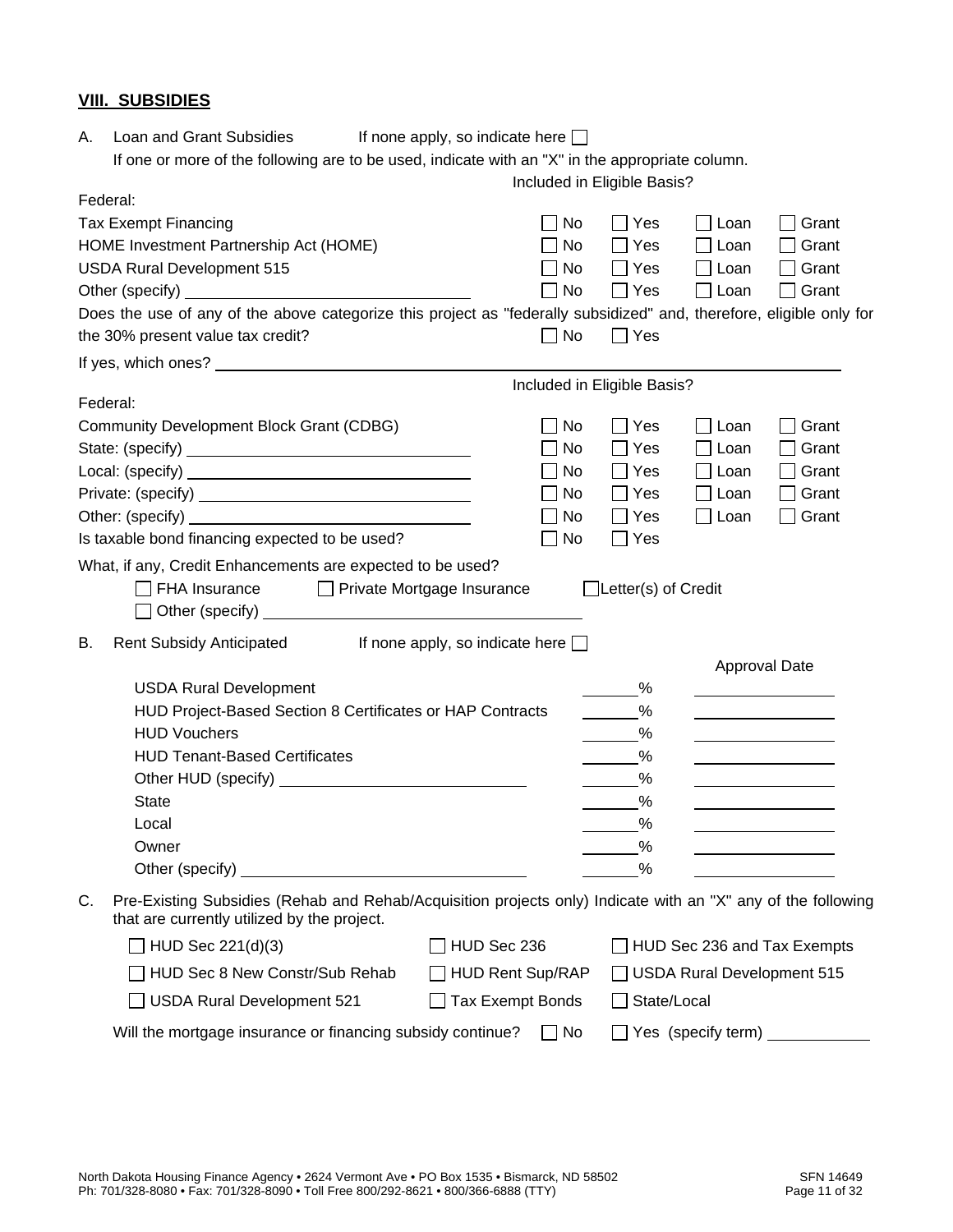#### **IX. PROJECT COSTS AND USES**

List all residential project costs (including non-LIHTC units) under "Actual Costs" and carry the cost amount over to the appropriate eligible basis category.

|                                 |                     | 30% PV Eligible                            | 70% PV Eligible          | 130% Adjustment         |  |  |  |  |
|---------------------------------|---------------------|--------------------------------------------|--------------------------|-------------------------|--|--|--|--|
| <b>Itemized Costs</b>           | <b>Actual Costs</b> | <b>Basis (4% Credit)</b>                   | <b>Basis (9% Credit)</b> | <b>High Costs Area*</b> |  |  |  |  |
| <b>LAND AND BUILDINGS</b>       |                     |                                            |                          |                         |  |  |  |  |
| Land                            |                     | N/A                                        | N/A                      | N/A                     |  |  |  |  |
| <b>Existing Structures</b>      |                     |                                            | N/A                      | N/A                     |  |  |  |  |
| <b>Demolition</b>               |                     | N/A                                        | N/A                      | N/A                     |  |  |  |  |
| 1. SUBTOTAL                     |                     |                                            |                          | N/A                     |  |  |  |  |
|                                 |                     | <b>SITE WORK</b>                           |                          |                         |  |  |  |  |
| On-site Work                    |                     |                                            |                          |                         |  |  |  |  |
| Off-site Work                   |                     | N/A                                        | N/A                      | N/A                     |  |  |  |  |
| Environmental                   |                     |                                            |                          |                         |  |  |  |  |
| 2. SUBTOTAL                     |                     |                                            |                          |                         |  |  |  |  |
|                                 |                     | <b>REHABILITATION AND NEW CONSTRUCTION</b> |                          |                         |  |  |  |  |
| <b>New Structures</b>           |                     |                                            |                          |                         |  |  |  |  |
| Rehabilitation                  |                     |                                            |                          |                         |  |  |  |  |
| <b>Accessory Structures</b>     |                     |                                            |                          |                         |  |  |  |  |
| General Requirements**          |                     |                                            |                          |                         |  |  |  |  |
| Contractor Overhead **          |                     |                                            |                          |                         |  |  |  |  |
| <b>Contractor Profit**</b>      |                     |                                            |                          |                         |  |  |  |  |
| <b>Construction Contingency</b> |                     |                                            |                          |                         |  |  |  |  |
|                                 |                     |                                            |                          |                         |  |  |  |  |
| 3. SUBTOTAL                     |                     |                                            |                          |                         |  |  |  |  |

\*Difficult Development Area or Qualified Census Tract.

\*\*See Allocation Plan for limitations - **must be broken out from total contract.** 

| <b>Itemized Costs</b>  | <b>Actual Costs</b> | 30% PV Eligible<br><b>Basis (4% Credit)</b> | 70% PV Eligible<br><b>Basis (9% Credit)</b> | 130% Adjustment<br><b>High Costs Area*</b> |
|------------------------|---------------------|---------------------------------------------|---------------------------------------------|--------------------------------------------|
|                        |                     | <b>PROFESSIONAL FEES</b>                    |                                             |                                            |
| Architect, Design      |                     |                                             |                                             |                                            |
| Architect, Supervision |                     |                                             |                                             |                                            |
| Attorney, Real Estate  |                     |                                             |                                             |                                            |
| Engineer / Surveyor    |                     |                                             |                                             |                                            |
|                        |                     |                                             |                                             |                                            |
|                        |                     |                                             |                                             |                                            |
| <b>4. SUBTOTAL</b>     |                     |                                             |                                             |                                            |

| <b>CONSTRUCTION INTERIM COSTS</b> |  |  |  |  |  |  |
|-----------------------------------|--|--|--|--|--|--|
| Hazard & Liability Ins.           |  |  |  |  |  |  |
| Payment Bond                      |  |  |  |  |  |  |
| <b>Credit Report</b>              |  |  |  |  |  |  |
| <b>Construction Interest</b>      |  |  |  |  |  |  |
| <b>Origination Points</b>         |  |  |  |  |  |  |
| <b>Credit Enhancement</b>         |  |  |  |  |  |  |
| <b>Inspection Fees</b>            |  |  |  |  |  |  |
| Title and Recording               |  |  |  |  |  |  |
| Legal Fees                        |  |  |  |  |  |  |
| Taxes                             |  |  |  |  |  |  |
|                                   |  |  |  |  |  |  |
|                                   |  |  |  |  |  |  |
|                                   |  |  |  |  |  |  |
| 5. SUBTOTAL                       |  |  |  |  |  |  |

\*Difficult Development Area or Qualified Census Tract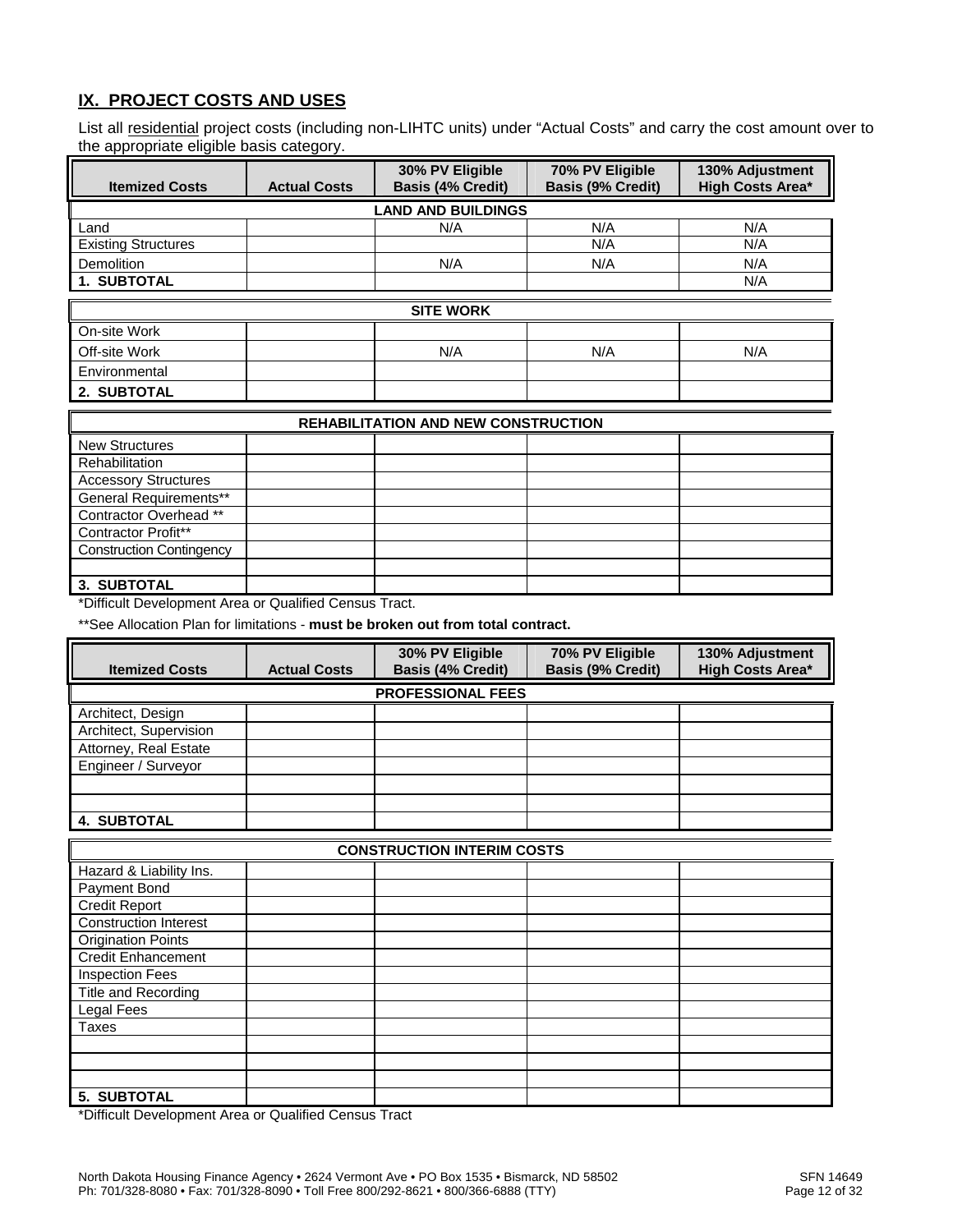| <b>Itemized Costs</b>      | <b>Actual Costs</b> | 30% PV Eligible<br><b>Basis (4% Credit)</b> | 70% PV Eligible<br><b>Basis (9% Credit)</b> | 130% Adjustment<br><b>High Costs Area*</b> |
|----------------------------|---------------------|---------------------------------------------|---------------------------------------------|--------------------------------------------|
|                            |                     | <b>PERMANENT FINANCING</b>                  |                                             |                                            |
| <b>Bond Premium</b>        |                     | N/A                                         | N/A                                         | N/A                                        |
| <b>Credit Report</b>       |                     | N/A                                         | N/A                                         | N/A                                        |
| <b>Discount Points</b>     |                     | N/A                                         | N/A                                         | N/A                                        |
| <b>Origination Fees</b>    |                     | N/A                                         | N/A                                         | N/A                                        |
| <b>Credit Enhancement</b>  |                     | N/A                                         | N/A                                         | N/A                                        |
| <b>Title and Recording</b> |                     | N/A                                         | N/A                                         | N/A                                        |
| Legal Fees                 |                     | N/A                                         | N/A                                         | N/A                                        |
|                            |                     | N/A                                         | N/A                                         | N/A                                        |
|                            |                     | N/A                                         | N/A                                         | N/A                                        |
| <b>6. SUBTOTAL</b>         |                     | N/A                                         | N/A                                         | N/A                                        |

| <b>SOFT COSTS</b>             |  |     |     |     |  |  |
|-------------------------------|--|-----|-----|-----|--|--|
| Feasibility Study (Appraisal) |  |     |     |     |  |  |
| <b>Market Study</b>           |  |     |     |     |  |  |
| <b>Environmental Study</b>    |  |     |     |     |  |  |
| <b>Tax Credit Fees</b>        |  | N/A | N/A | N/A |  |  |
| <b>Cost Certification</b>     |  |     |     |     |  |  |
|                               |  |     |     |     |  |  |
|                               |  |     |     |     |  |  |
|                               |  |     |     |     |  |  |
| 7. SUBTOTAL                   |  |     |     |     |  |  |

\*Difficult Development Area or Qualified Census Tract

| <b>Itemized Costs</b><br><b>Actual Costs</b> |  | 30% PV Eligible<br><b>Basis (4% Credit)</b> | 70% PV Eligible<br><b>Basis (9% Credit)</b> | 130% Adjustment<br><b>High Costs Area*</b> |  |  |
|----------------------------------------------|--|---------------------------------------------|---------------------------------------------|--------------------------------------------|--|--|
|                                              |  | <b>SYNDICATION COSTS</b>                    |                                             |                                            |  |  |
| <b>Organization Costs</b>                    |  | N/A                                         | N/A                                         | N/A                                        |  |  |
| Bridge Loan                                  |  | N/A                                         | N/A                                         | N/A                                        |  |  |
| <b>Tax Opinion</b>                           |  | N/A                                         | N/A                                         | N/A                                        |  |  |
|                                              |  | N/A                                         | N/A                                         | N/A                                        |  |  |
| 8. SUBTOTAL                                  |  | N/A                                         | N/A                                         | N/A                                        |  |  |
|                                              |  | <b>DEVELOPER FEES**</b>                     |                                             |                                            |  |  |
| Developer Overhead                           |  |                                             |                                             |                                            |  |  |
| Developer Profit                             |  |                                             |                                             |                                            |  |  |
| <b>Consultant Fee</b>                        |  |                                             |                                             |                                            |  |  |
|                                              |  |                                             |                                             |                                            |  |  |
| 9. SUBTOTAL                                  |  |                                             |                                             |                                            |  |  |
| <b>PROJECT RESERVES</b>                      |  |                                             |                                             |                                            |  |  |
| Rent-Up Reserves                             |  | N/A                                         | N/A                                         | N/A                                        |  |  |
| <b>Operating Reserves</b>                    |  | N/A                                         | N/A                                         | N/A                                        |  |  |
| <b>Replacement Reserves</b>                  |  | N/A                                         | N/A                                         | N/A                                        |  |  |
| <b>Escrows</b>                               |  | N/A                                         | N/A                                         | N/A                                        |  |  |
|                                              |  | N/A                                         | N/A                                         | N/A                                        |  |  |

# **10. SUBTOTAL** N/A N/A N/A **TOTAL RESIDENTIAL COST**

**TOTAL** 

\*Difficult Development Area or Qualified Census Tract

\*\*See Allocation Plan for limitations.

#### **IF PROJECT CONTAINS COMMERCIAL USE SPACE, PLEASE PROVIDE BREAKDOWN OF COMMERCIAL COSTS ON SEPARATE SHEET.**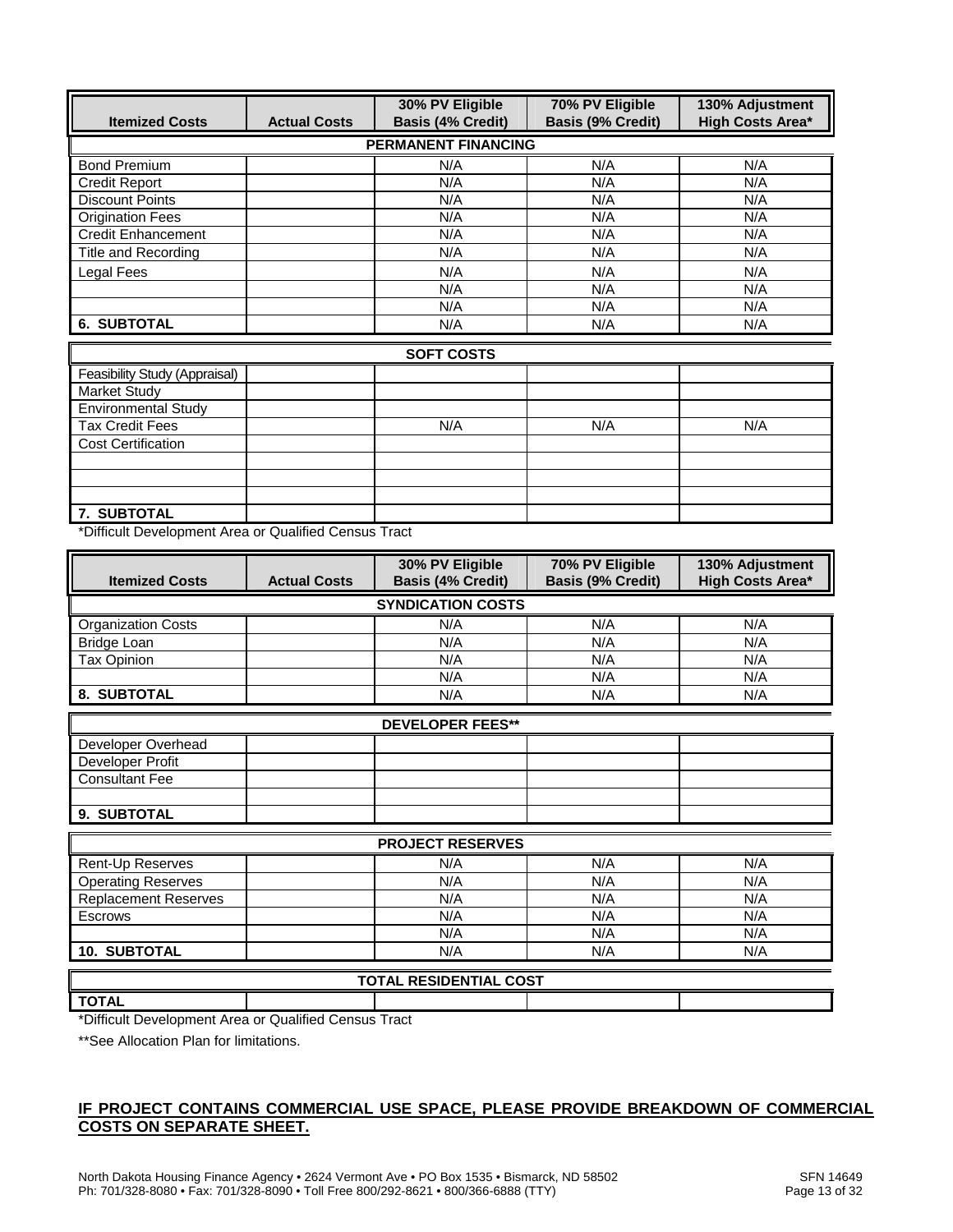## **X. DETERMINATION OF TAX CREDIT AMOUNT**

|                                                    | 30% PV<br>(4% Credit) | 70% PV<br>(9% Credit) |
|----------------------------------------------------|-----------------------|-----------------------|
| <b>Total Development Cost</b>                      |                       |                       |
| Less Amounts not Allowed into Basis                |                       |                       |
| <b>Less Grants</b>                                 |                       |                       |
| Less Amounts of Nonqualified Nonrecourse Financing | \$                    |                       |
| Less Historic Tax Credit Basis                     |                       |                       |
| <b>Total Eligible Basis</b>                        |                       |                       |

| <b>Eligible Basis</b><br>30% PV | % low-income<br>units                    | <b>IRS Applicable</b><br>Percentage | <b>Amount of Credit</b><br>Requested<br>(Eligible basis x<br>% of low-income<br>units x Applicable<br>IRS Percentage) | <b>High Cost Credit</b><br>Area | <b>Total Annual</b><br>Credit<br>30% PV |
|---------------------------------|------------------------------------------|-------------------------------------|-----------------------------------------------------------------------------------------------------------------------|---------------------------------|-----------------------------------------|
| (Example)<br>\$695,000          | x 100%                                   | x 3.50%                             | $= $24,325$                                                                                                           | $\Box$ Yes $\Box$ No            | \$24,325                                |
|                                 |                                          |                                     |                                                                                                                       | │ Yes │ No                      |                                         |
| <b>Eligible Basis</b><br>70% PV | % low-income<br>units                    | <b>IRS Applicable</b><br>Percentage | <b>Amount of Credit</b><br>Requested<br>(Eligible basis x<br>% of low-income<br>units x Applicable<br>IRS Percentage) | <b>High Cost Credit</b><br>Area | <b>Total Annual</b><br>Credit<br>70% PV |
| (Example)<br>\$1,500,000        | x 100%                                   | x 9.0%                              | $=$ \$135,000                                                                                                         | $\Box$ Yes $\Box$ No            | \$135,000                               |
|                                 |                                          |                                     |                                                                                                                       | □ Yes □ No                      |                                         |
| THE PROJECT                     | TOTAL ANNUAL CREDIT AMOUNT ALLOWABLE FOR |                                     |                                                                                                                       |                                 |                                         |

#### Gap Calculation

|    | 1. Total Development Cost                                      |  |
|----|----------------------------------------------------------------|--|
|    | 2. Less Total Sources of Funds Including Owner Equity          |  |
| З. | Equals Equity Gap                                              |  |
|    | 4. Estimated Market Value of Tax Credit (cents)                |  |
|    | 5. Tax Credits Needed (line 3 divided by line 4 divided by 10) |  |
| 6. | Maximum Allowable Credit Amount (from above)                   |  |
| 7. | Allowable Reservation Amount (lesser of line 5 & line 6)       |  |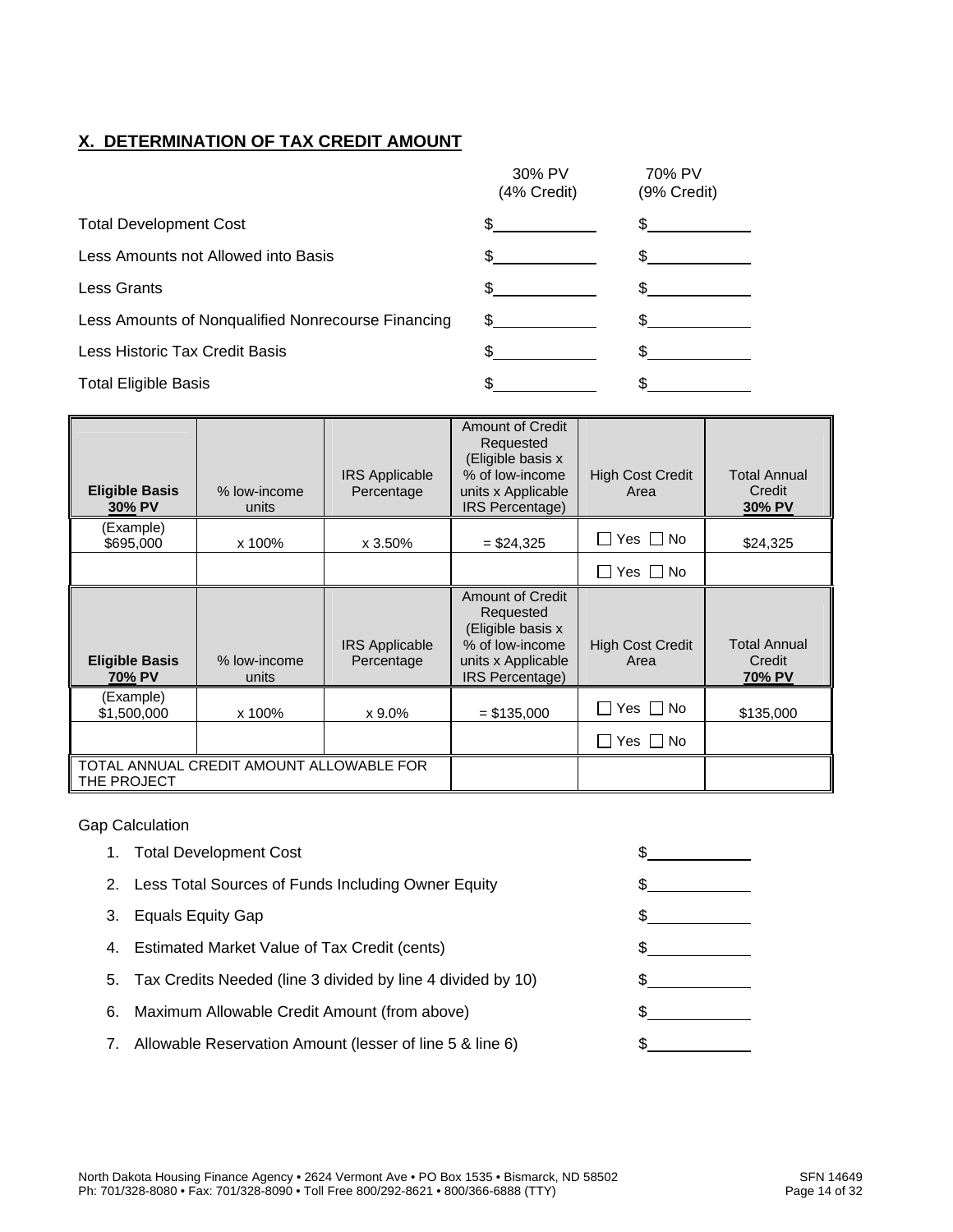#### **XI. PROJECT EXPENSES**

A. Annual Operating Expenses (Estimated as of the **end** of the first full year of operation). **All** residential expenses must be broken out by line item. Category totals only **will not** be accepted.

| <b>Administration</b><br>Accounting                                                                                                                                                                                            |                                                                                                                       |                                                      |     |
|--------------------------------------------------------------------------------------------------------------------------------------------------------------------------------------------------------------------------------|-----------------------------------------------------------------------------------------------------------------------|------------------------------------------------------|-----|
| Advertising                                                                                                                                                                                                                    |                                                                                                                       |                                                      |     |
| Legal                                                                                                                                                                                                                          | the control of the control of the control of                                                                          |                                                      |     |
| Leased Equipment                                                                                                                                                                                                               |                                                                                                                       |                                                      |     |
| <b>Management Fees</b>                                                                                                                                                                                                         |                                                                                                                       |                                                      |     |
| Management Salaries + PR Taxes                                                                                                                                                                                                 |                                                                                                                       |                                                      |     |
| Office Supply/Postage                                                                                                                                                                                                          |                                                                                                                       |                                                      |     |
| Telephone<br><b>Compliance Monitoring Fees</b>                                                                                                                                                                                 |                                                                                                                       |                                                      |     |
|                                                                                                                                                                                                                                | <u> 1980 - Johann Barn, mars an t-Amerikaansk kommunister (</u>                                                       |                                                      |     |
| TOTAL ADMINISTRATION COST                                                                                                                                                                                                      |                                                                                                                       |                                                      | (a) |
| <b>Operating Expenses</b>                                                                                                                                                                                                      |                                                                                                                       |                                                      |     |
| Fuel (Heat/Water)                                                                                                                                                                                                              |                                                                                                                       |                                                      |     |
| Electrical                                                                                                                                                                                                                     |                                                                                                                       |                                                      |     |
| Water & Sewer                                                                                                                                                                                                                  |                                                                                                                       |                                                      |     |
| Gas                                                                                                                                                                                                                            |                                                                                                                       |                                                      |     |
| Trash/Garbage                                                                                                                                                                                                                  | <u> 1980 - Johann Barbara, martxa alemaniar a</u>                                                                     |                                                      |     |
| Security<br>Cable                                                                                                                                                                                                              |                                                                                                                       |                                                      |     |
|                                                                                                                                                                                                                                | the contract of the contract of the contract of                                                                       |                                                      |     |
| TOTAL OPERATING COST                                                                                                                                                                                                           |                                                                                                                       | \$                                                   | (b) |
|                                                                                                                                                                                                                                |                                                                                                                       |                                                      |     |
| <b>Maintenance Expenses</b><br>Elevator                                                                                                                                                                                        | $\frac{1}{2}$                                                                                                         |                                                      |     |
| Exterminating                                                                                                                                                                                                                  |                                                                                                                       |                                                      |     |
| Grounds                                                                                                                                                                                                                        |                                                                                                                       |                                                      |     |
| Repairs                                                                                                                                                                                                                        | <u> 1989 - Johann Barn, mars eta bainar eta idazlea (</u>                                                             |                                                      |     |
| <b>Maintenance Salaries</b>                                                                                                                                                                                                    | <u> 1989 - Johann Barn, mars ann an t-Amhair an t-Amhair an t-Amhair an t-Amhair an t-Amhair an t-Amhair an t-Amh</u> |                                                      |     |
| Maintenance Supplies                                                                                                                                                                                                           | <u> 1989 - Johann Stoff, Amerikaansk politiker (</u>                                                                  |                                                      |     |
| TOTAL MAINTENANCE COST                                                                                                                                                                                                         |                                                                                                                       | \$                                                   | (c) |
|                                                                                                                                                                                                                                |                                                                                                                       |                                                      |     |
| <b>Fixed Expenses</b>                                                                                                                                                                                                          |                                                                                                                       |                                                      |     |
| <b>Real Estate Taxes</b><br>In Lieu of Taxes                                                                                                                                                                                   |                                                                                                                       |                                                      |     |
| <b>Other Tax Assessments</b>                                                                                                                                                                                                   |                                                                                                                       |                                                      |     |
| Insurance                                                                                                                                                                                                                      |                                                                                                                       |                                                      |     |
| Other (specify) example and the set of the set of the set of the set of the set of the set of the set of the set of the set of the set of the set of the set of the set of the set of the set of the set of the set of the set |                                                                                                                       |                                                      |     |
| <b>TOTAL FIXED COST</b>                                                                                                                                                                                                        |                                                                                                                       | $\mathbb{S}$<br><u> 1980 - Johann Barbara, martx</u> | (d) |
| TOTAL ANNUAL RESIDENTIAL EXPENSE $(a + b + c + d)$                                                                                                                                                                             |                                                                                                                       | \$                                                   |     |
| ANNUAL OPERATING EXPENSE PER UNIT                                                                                                                                                                                              | $\sim$                                                                                                                |                                                      |     |
| ANNUAL REPLACEMENT RESERVES PER UNIT                                                                                                                                                                                           | \$                                                                                                                    |                                                      |     |
| <b>NUMBER OF UNITS:</b>                                                                                                                                                                                                        | X.                                                                                                                    | \$                                                   |     |
| TOTAL ANNUAL COMMERCIAL OPERATING EXPENSES                                                                                                                                                                                     |                                                                                                                       |                                                      |     |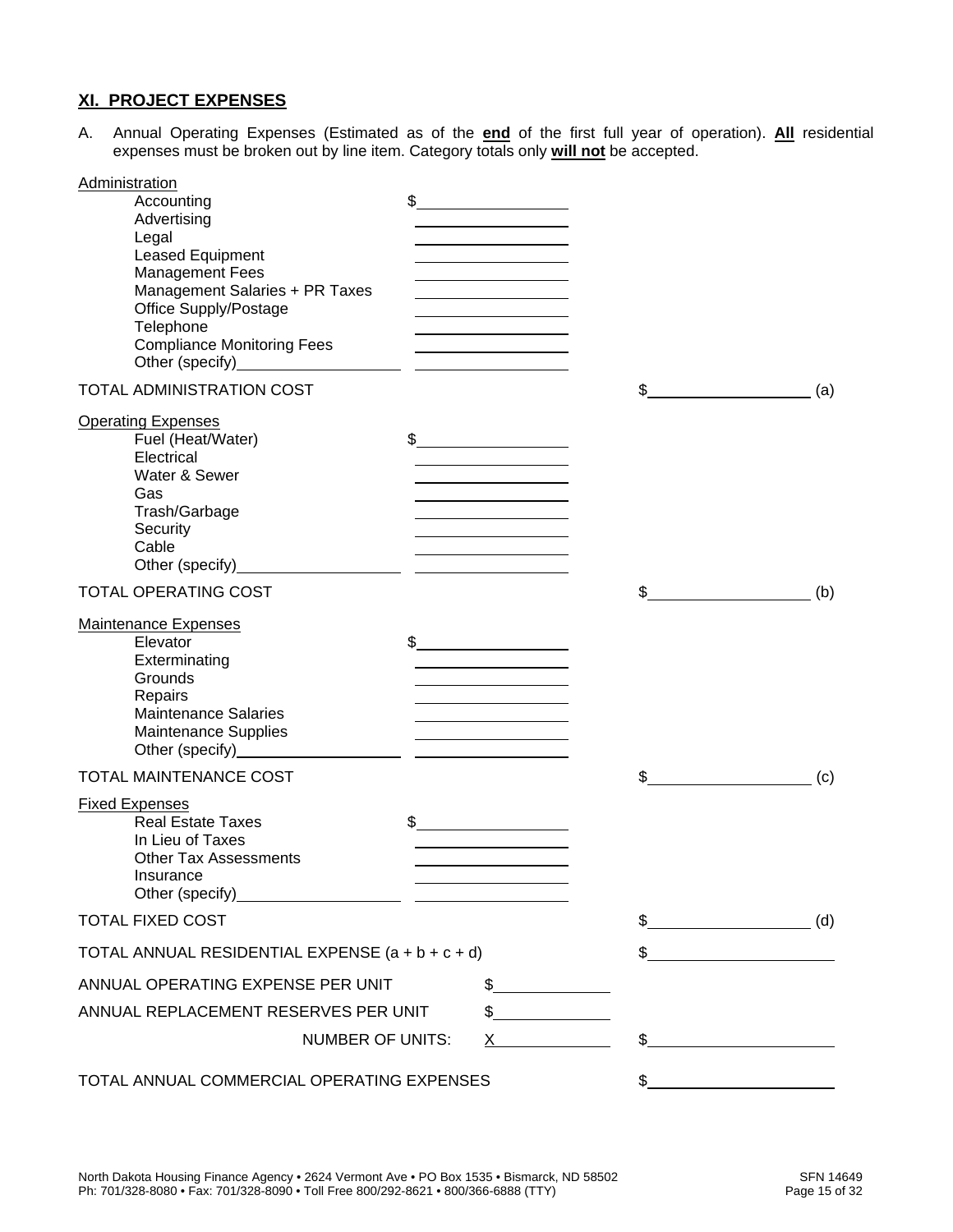B. Projections for Financial Feasibility and Long-Term Viability

**Provide a 15-year projection of cash flow** using the income and expense figures stated in A. Use the following or a similar format:

| Potential Residential Gross Income<br>Less Vacancy and Collection Loss (<br>Effective Gross Income (EGI)<br>Less Annual Operating Expenses<br>Net Annual Operating Income (NOI)<br><b>Less Annual Debt Service</b><br><b>Annual Cash Flow</b>                                                                                                                                                                                                                                 | %                                                                                                                                                   |
|-------------------------------------------------------------------------------------------------------------------------------------------------------------------------------------------------------------------------------------------------------------------------------------------------------------------------------------------------------------------------------------------------------------------------------------------------------------------------------|-----------------------------------------------------------------------------------------------------------------------------------------------------|
| What projected annual percentage increase in income will be used?                                                                                                                                                                                                                                                                                                                                                                                                             | %                                                                                                                                                   |
| What projected annual percentage increase in expenses will be used?                                                                                                                                                                                                                                                                                                                                                                                                           | %                                                                                                                                                   |
| What projected annual percentage increase in replacement costs will be used?                                                                                                                                                                                                                                                                                                                                                                                                  | %                                                                                                                                                   |
| PROVIDE SAME CASH FLOW INFORMATION SEPARATELY FOR ANY COMMERCIAL SPACE                                                                                                                                                                                                                                                                                                                                                                                                        |                                                                                                                                                     |
| <u>XII. TAX CREDIT SYNDICATION</u>                                                                                                                                                                                                                                                                                                                                                                                                                                            |                                                                                                                                                     |
| Provide as much information and documentation as is available at time of application.                                                                                                                                                                                                                                                                                                                                                                                         |                                                                                                                                                     |
| Does this project qualify for Historic Rehabilitation Credits?<br>Α.                                                                                                                                                                                                                                                                                                                                                                                                          | $\Box$ Yes<br>No                                                                                                                                    |
| В.<br>Will the Housing Tax Credits be offered to investors?<br>1.<br>If yes, answer each of the following:<br>2.<br>Type of offering:<br>$\Box$ Public<br>Private<br>Type of Investor:<br>Individuals                                                                                                                                                                                                                                                                         | $\Box$ Yes<br>No<br>If no, attach a description explaining how the tax benefits will be used and how that will benefit the project.<br>Corporations |
| C.<br>LIHTC Syndication costs will be evaluated along with other project costs. Please list all estimated or actual<br>costs of syndication associated with the project.<br><b>LIHTC Gross Proceeds</b><br>Less:<br>Attorney<br>Accountant<br>Consultant(s)<br>Broker(s)<br>Bridge Loan & Interest<br>Syndicator<br>Other (specify)<br><b>Total Costs</b><br><b>Net LIHTC Proceeds</b><br>Net Proceeds/Gross Proceeds<br>Number of Annual Pay-In Periods<br>First Pay-in Year | \$<br>\$<br>\$<br>\$<br>\$<br>\$<br>\$<br>\$<br>%                                                                                                   |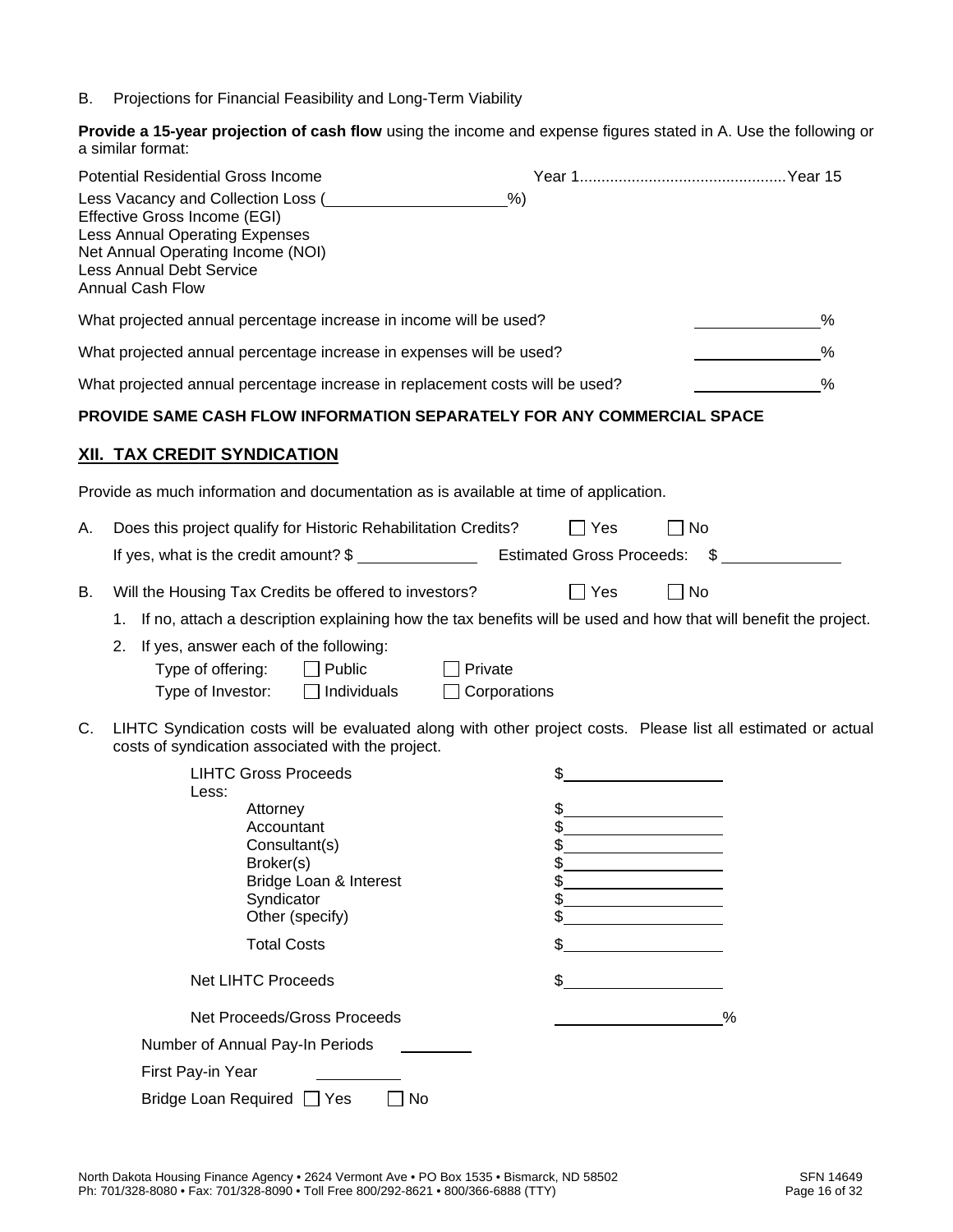Syndicators or Equity Sources which have been contacted:

| $1_{-}$ |  |  |
|---------|--|--|
|         |  |  |
|         |  |  |
| $2^{2}$ |  |  |
|         |  |  |
|         |  |  |
|         |  |  |
|         |  |  |
|         |  |  |

Please use an additional sheet of paper, if necessary, to list all Syndicators.

#### **XIII. DEVELOPMENT TIMETABLE**

Indicate the actual or expected date by which the following activities will have been completed.

| <b>Actual or Scheduled</b><br><b>Month/Year</b> | <b>Activity</b>                                                                                                                                 |
|-------------------------------------------------|-------------------------------------------------------------------------------------------------------------------------------------------------|
|                                                 | <b>Site</b><br>Acquisition<br>Zoning Approval<br><b>Tax Abatement</b><br><b>Environmental Review Completed</b>                                  |
|                                                 | <b>Construction Financing</b><br>Loan Application<br><b>Conditional Commitment</b><br><b>Firm Commitment</b><br><b>Closing and Disbursement</b> |
|                                                 | <b>Permanent Financing</b><br>Loan Application<br><b>Conditional Commitment</b><br>Firm Commitment<br><b>Closing and Disbursement</b>           |
|                                                 | <b>Local Permits</b><br><b>Conditional Use Permit</b><br>Variance<br>Site Plan Review<br><b>Building Permit</b><br>Other (specify)              |
|                                                 | Other Loans and Grants<br>Type & Source:<br>Application<br>Closing or Award                                                                     |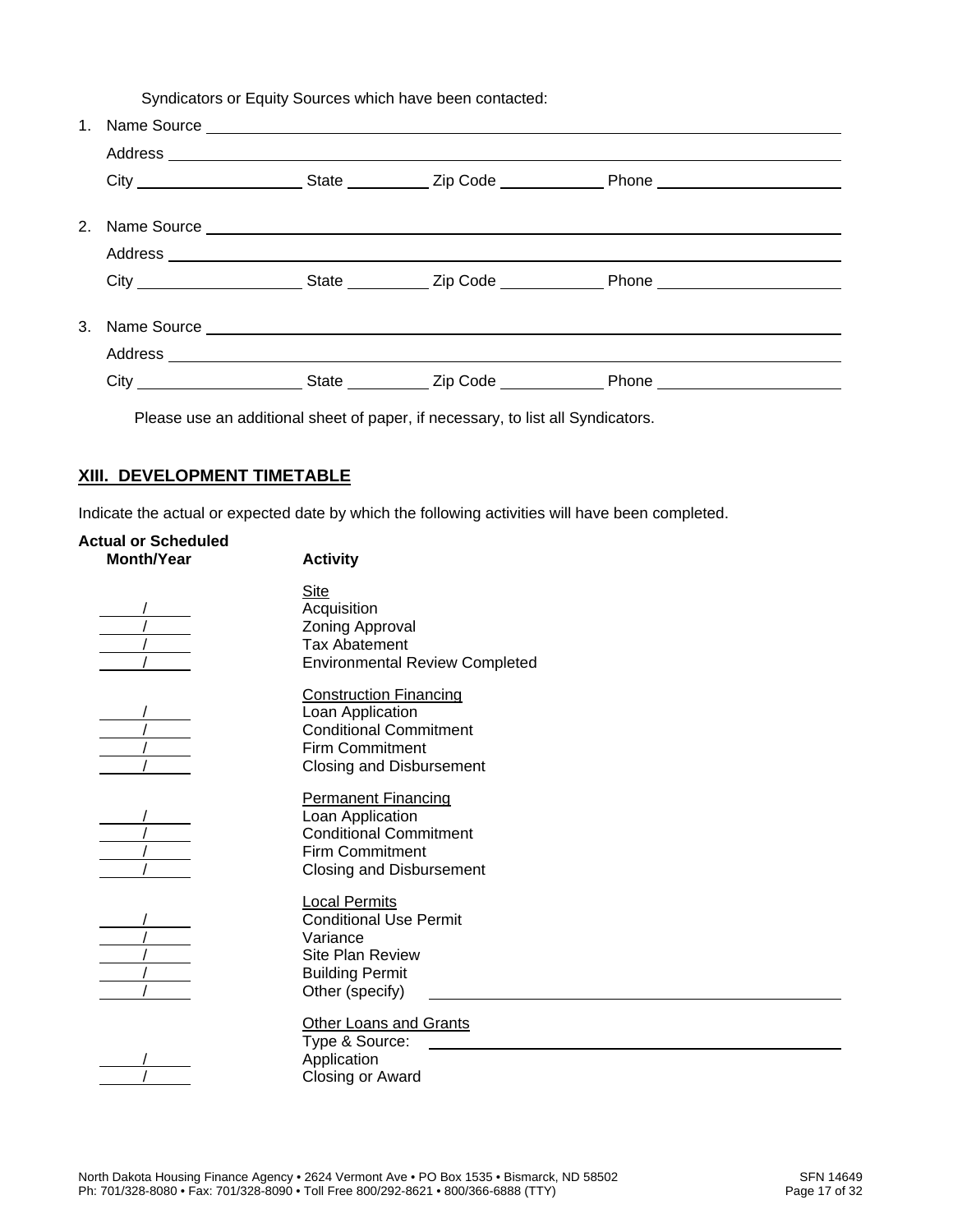|  | <b>Equity Syndication</b>              |
|--|----------------------------------------|
|  | Letter of Commitment                   |
|  | <b>Partnership Closing</b>             |
|  | Other                                  |
|  | 10% of Project Costs Incurred          |
|  | <b>Tax Credit Carryover Allocation</b> |
|  | <b>Final Plans/Specs</b>               |
|  | <b>Construction Start</b>              |
|  | <b>Construction Completion</b>         |
|  | <b>Placed in Service</b>               |
|  | Occupancy of All Low-Income Units      |
|  |                                        |

#### **XIV. NOTIFICATION OF LOCAL OFFICIAL**

A. Provide the name of the local political jurisdiction (town or city, if incorporated, otherwise, county) in which the project will be located and include the name and address of the chief executive officer of the political jurisdiction.

| Zip Code ___________________                                                                            |
|---------------------------------------------------------------------------------------------------------|
|                                                                                                         |
| A letter of support is required before a conditional commitment of credits will be issued. (See page 13 |

**A letter of support is required before a conditional commitment of credits will be issued**. (See page 13 of Allocation Plan for details.)

B. Rent Floor Election The owner elects the rent floor to be established on the:

| ו ווט טאווטו טוטטנט נווט וטווי ווטטו נט טט טטננטוווטווטט טוו נווט. |                          |
|--------------------------------------------------------------------|--------------------------|
| $\Box$ Date of the Allocation                                      | □ Placed-in-Service Date |

| C. Start of Credit Period (to be completed at time of final application only) |
|-------------------------------------------------------------------------------|
|                                                                               |

# Placed-in-Service Date Defer to Year following Placed-in-Service Date

#### **XV. APPLICANT CERTIFICATION**

Developments addressing special needs-based and other priorities will be awarded bonus points in the selection process. Please check applicable sections as they apply to your project and reference pages 19 through 24 of the 2012 Allocation Plan for a further explanation of each section.

Development will exceed the minimum set-aside election and makes the following income Targeting election:

(Must be the same as item #I on page 3.)

 $\Box$  At or below 30% of median income (Number of units?

- $\Box$  At or below 40% of median income (Number of units?
- $\Box$  At or below 50% of median income (Number of units? )
- Owner agrees to a permanent extension of low-income use beyond the normal 15-year compliance period. (Check one.)

 $\Box$  5 additional years

 $\Box$  10 additional years

- $\Box$  15 additional years
- Development will set aside  $\Box$  units for persons with special needs of which  $\Box$  units will be two bedroom or larger.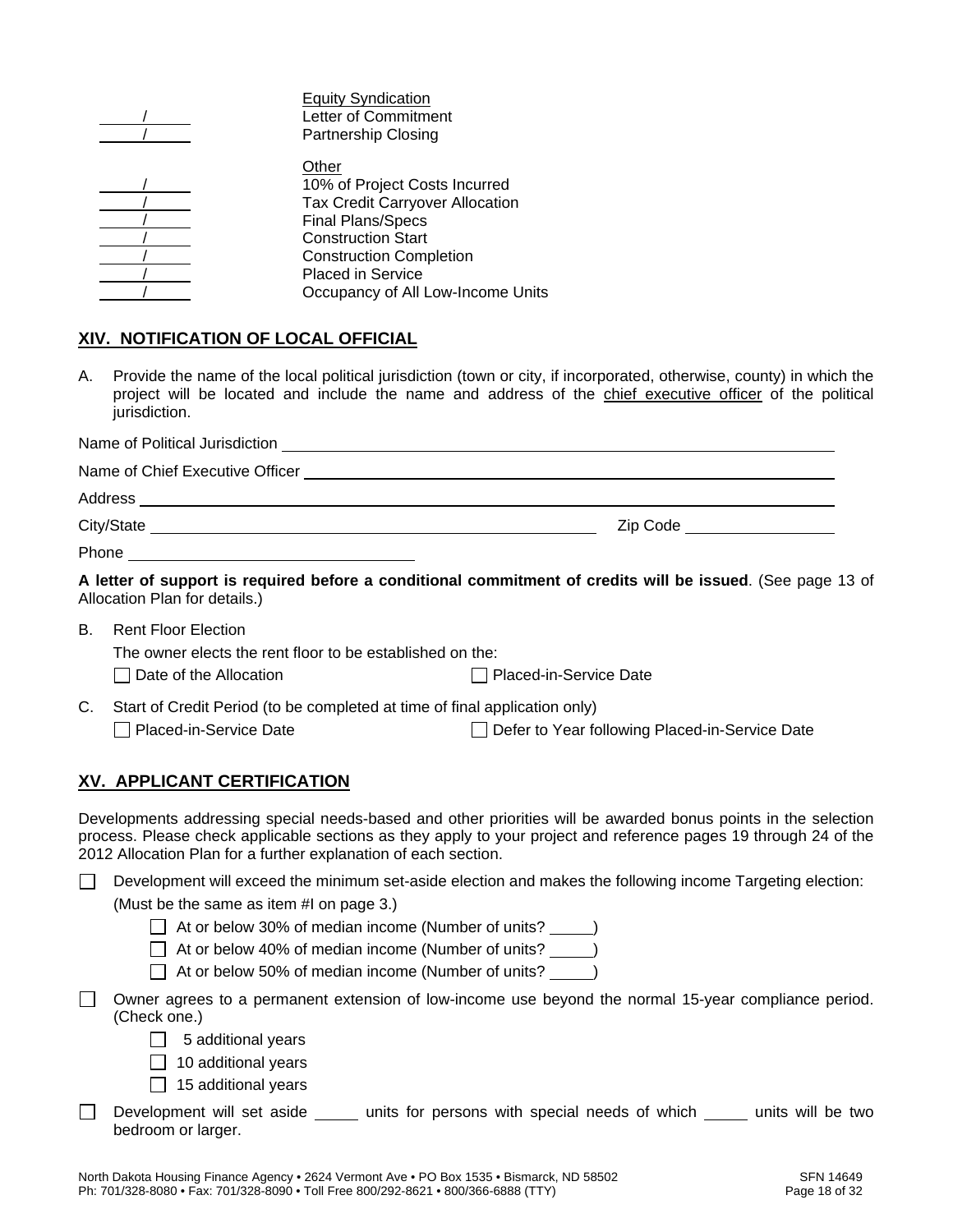|        | Project is located in a qualified census tract or city revitalization area and the development of it contributes to<br>a concerted community revitalization plan.                                                                                                                                                                                                                              |
|--------|------------------------------------------------------------------------------------------------------------------------------------------------------------------------------------------------------------------------------------------------------------------------------------------------------------------------------------------------------------------------------------------------|
|        | Development qualifies for design standard points<br>Elevator<br>2 stories or less and no more than 4 units per outside entrances<br>2 stories or less and a separate outside main entrance for each unit<br>$\Box$ Single family detached homes                                                                                                                                                |
|        | Development will include Green Communities criteria marked in Exhibit E.                                                                                                                                                                                                                                                                                                                       |
|        | Development will incur rehabilitation costs<br>Of \$15,000 up to \$30,000 per unit<br>In excess of \$30,000 per unit<br>$\mathbf{1}$<br>Rehabilitation of existing housing that is part of a community revitalization plan                                                                                                                                                                     |
|        | Development will rebate a percentage of the tenant-paid rent upon termination of occupancy for<br>homeownership.                                                                                                                                                                                                                                                                               |
|        | Development is a federally assisted property currently serving low-income residents or an existing LIHTC<br>property which is at risk of being converted to market rate units or that would be subject to foreclosure or<br>default if tax credits are not allocated.                                                                                                                          |
| $\Box$ | Development is an existing LIHTC property that either:<br>Waived their ability to opt out of the extended use period, or<br>Did not waive their ability to opt out of the extended use period.<br>$\mathbf{I}$                                                                                                                                                                                 |
| $\Box$ | Development will be located in a rural community defined as any area 10 miles outside the city limits of<br>Bismarck, Mandan, Fargo, West Fargo, or Grand Forks.                                                                                                                                                                                                                               |
| $\Box$ | Development will have 20% or more of the total units three bedroom or larger                                                                                                                                                                                                                                                                                                                   |
| $\Box$ | Development is intended for eventual homeownership.                                                                                                                                                                                                                                                                                                                                            |
| $\Box$ | Development is designed for and marketed to households 55 years and older<br>Development will have long-term supportive services available for residents.                                                                                                                                                                                                                                      |
|        | Development will be constructed with high speed internet wiring.                                                                                                                                                                                                                                                                                                                               |
|        | The undersigned is responsible for ensuring that the project consists or will consist of a qualified low-income<br>building or buildings as defined in the Internal Revenue Code, Section 42, and will satisfy all applicable<br>requirements of federal tax law in the acquisition, rehabilitation, or construction and operation of the project to<br>receive the low-income housing credit. |
|        | The undersigned is responsible for all calculations and figures relating to the determination of the eligible basis                                                                                                                                                                                                                                                                            |

for the building and understands and agrees that the amount of the credit is calculated by reference to the figures submitted with this application, as to the eligible basis and qualified basis of the project and individual buildings.

The undersigned has read and understands the 2012 Allocation Plan and is aware that any project selected to receive tax credits will be subject to all requirements of the Plan including, but not limited to, compliance monitoring and the project owner will be responsible to pay a reasonable fee to the NDHFA for their compliance monitoring activities.

The undersigned hereby makes application to the State of North Dakota (State), for commitment, reservation or allocation of housing credit dollar amounts that are listed in the application. The undersigned agrees that the North Dakota Housing Finance Agency will at all times be indemnified and held harmless against all losses, costs, damages, expenses, and liabilities of whatsoever nature or kind (including, but not limited to attorney's fees, litigation and court costs, amounts paid in settlement, and amounts paid to discharge judgment, any loss from judgment from Internal Revenue Service) directly or indirectly resulting from, arising out of, or related to acceptance, consideration and approval or disapproval of such reservation request.

The undersigned, being duly authorized, hereby represents and certifies that the foregoing information, to the best of his/her knowledge, is true, complete and accurately describes the proposed project. Misrepresentations of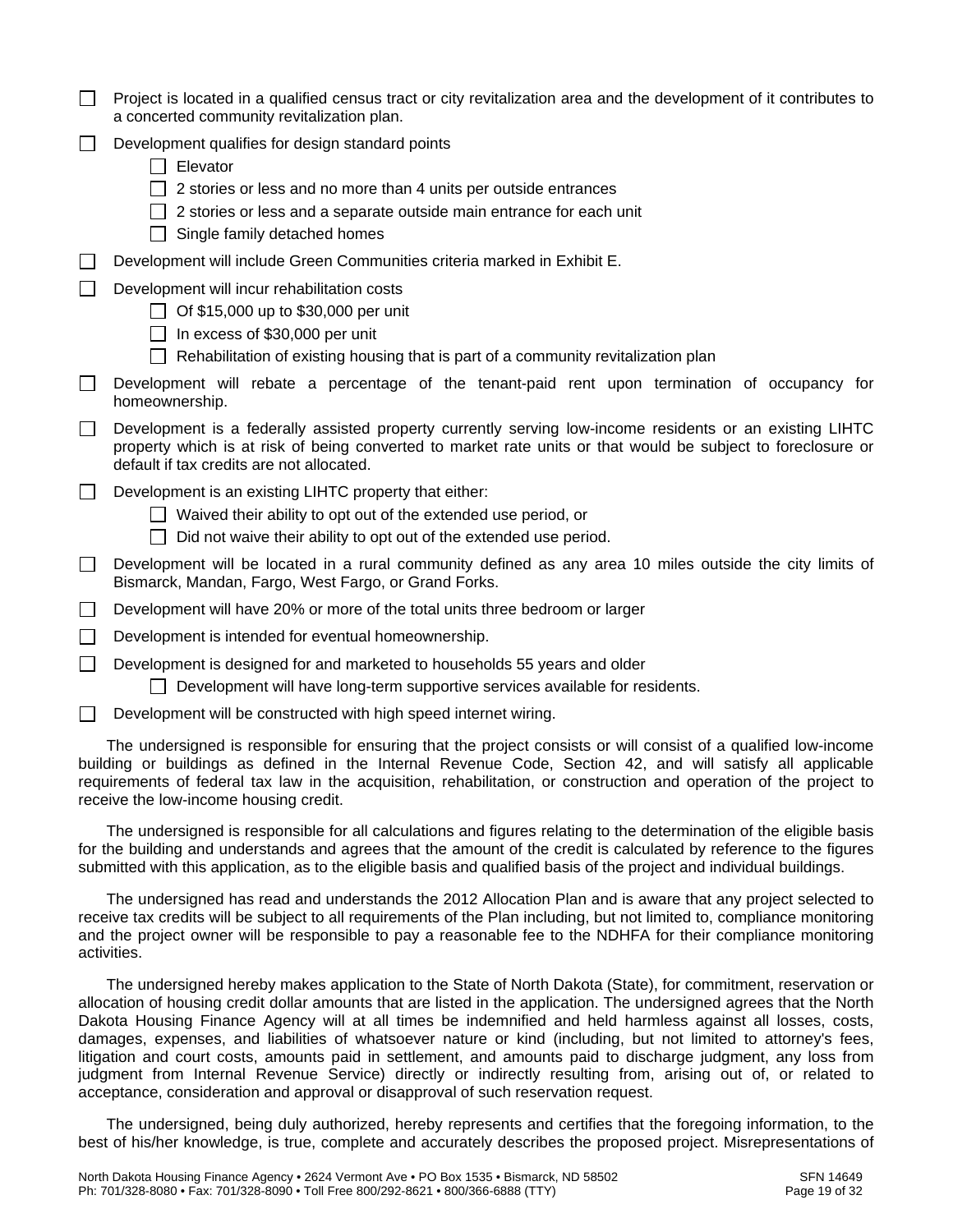any kind will be grounds for denial or loss of the tax credits and may affect future participation in the tax credit program in the State.

The undersigned applicant hereby certifies that all consultant fees, architect fees, builder fees, and developer fees are properly disclosed and conform to the Allocation Plan.

The undersigned applicant and any of its employees, agents, or sub-contractors in doing business with the North Dakota Housing Finance Agency understands and agrees that it is the total responsibility of the applicant to adhere to and comply with all Federal Civil Rights legislation inclusive of the Fair Housing Laws, Section 504 of the Rehabilitation Act of 1973, the American With Disabilities Act as well as any State and local Civil Rights legislation along with any required related codes and Laws. It is the Applicants' responsibility to be aware of and comply with all non-discrimination provisions relating to race, color, religion, sex, handicap, familial status, national origin and any other classes protected in the State. This includes design requirements for construction or rehabilitation, Equal Opportunity in regard to marketing and tenant selection and reasonable accommodation and modification for those tenants covered under the Laws.

#### **IN WITNESS WHEREOF, the applicant has caused this document to be duly executed in its name on this**

| day of | <u>and the contract of the contract of the contract of the contract of the contract of the contract of the contract of the contract of the contract of the contract of the contract of the contract of the contract of the contr</u> | 20                         |
|--------|--------------------------------------------------------------------------------------------------------------------------------------------------------------------------------------------------------------------------------------|----------------------------|
|        |                                                                                                                                                                                                                                      |                            |
|        |                                                                                                                                                                                                                                      |                            |
|        |                                                                                                                                                                                                                                      |                            |
|        |                                                                                                                                                                                                                                      | Legal Name of Applicant    |
|        |                                                                                                                                                                                                                                      |                            |
|        |                                                                                                                                                                                                                                      | By: Signature              |
|        |                                                                                                                                                                                                                                      |                            |
|        |                                                                                                                                                                                                                                      | Title                      |
|        |                                                                                                                                                                                                                                      |                            |
|        |                                                                                                                                                                                                                                      |                            |
|        |                                                                                                                                                                                                                                      |                            |
|        |                                                                                                                                                                                                                                      | Legal Name of Co-Applicant |
|        |                                                                                                                                                                                                                                      |                            |
|        |                                                                                                                                                                                                                                      |                            |
|        |                                                                                                                                                                                                                                      | Signature                  |
|        |                                                                                                                                                                                                                                      |                            |
|        |                                                                                                                                                                                                                                      | Title                      |
|        |                                                                                                                                                                                                                                      |                            |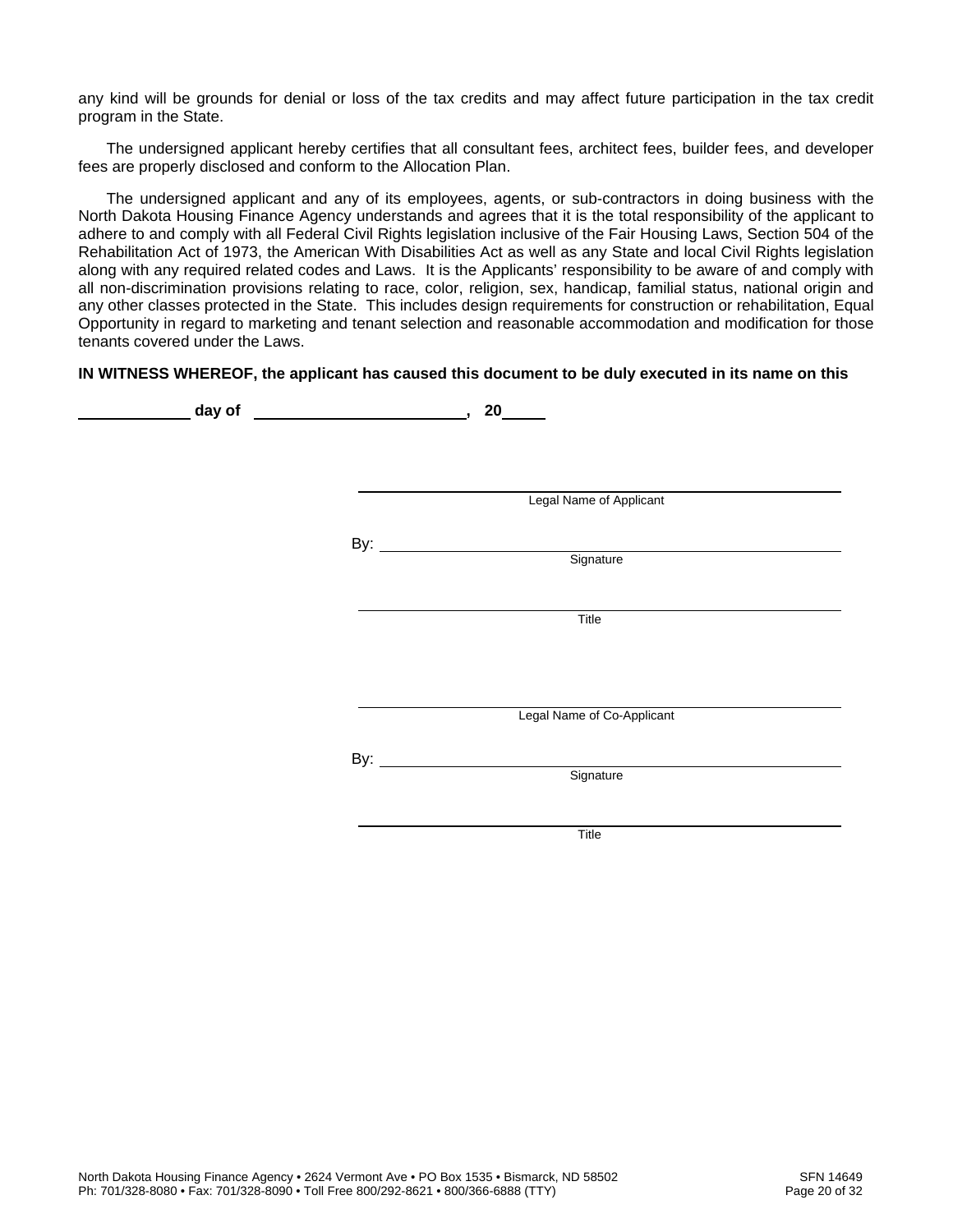#### **FOR NONPROFIT APPLICANTS ONLY**

#### **Nonprofit Questionnaire**

 

 

 

 

To be considered for the nonprofit set-aside, the following information must be provided.

- 1. Articles of Incorporation
- 2. IRS documentation of status

To qualify for the nonprofit set-aside, the applicant must materially participate in the development and operation of the project throughout the compliance period. Within the meaning of IRC 469(h), "a (nonprofit) shall be treated as materially participating in an activity only if the (nonprofit) is involved in the operations of the activity on a basis which is regular, continuous, and substantial." The nonprofit must not be affiliated with or controlled by a for-profit organization. The nonprofit must not have been formed for the principal purpose of competition in the nonprofit setaside.

The nonprofit organization involved in this project is a  $\Box$  501(c)(3) or  $\Box$  501(c)(4) organization and is  $\Box$  exempt from taxation under IRC Section 501(a) and has as an exempt purpose the fostering of Low Income Housing.

Describe the nonprofit's participation in the development and operation of the project:

List the names, addresses, and phone numbers of Board Members for the nonprofit organization:

Identify all paid full-time staff and sources of funds for annual operating expenses and current programs:

Give a full listing of all major nonprofit activities of organization within the past three years: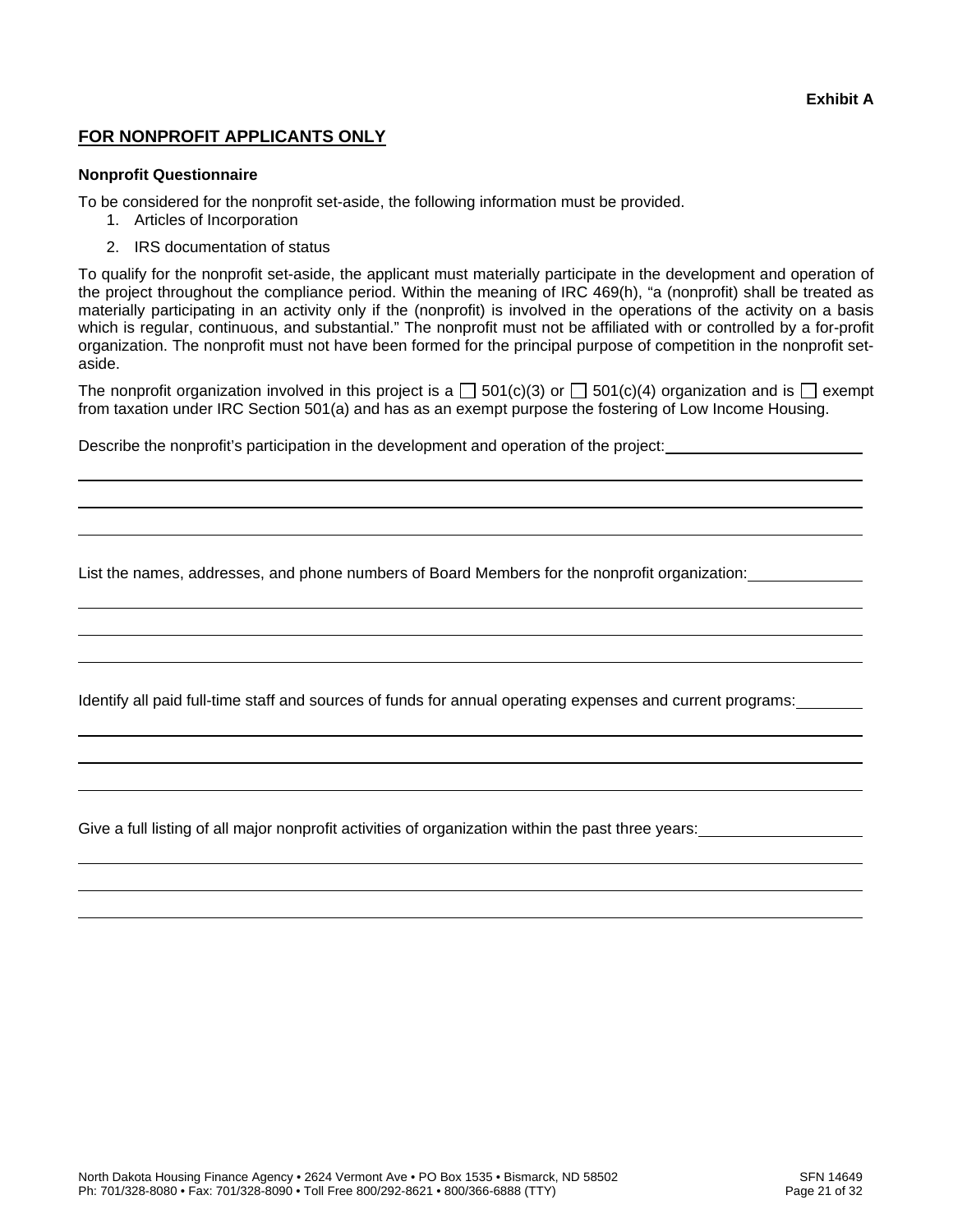#### **DEVELOPMENT TEAM**

| 2.         | <b>NAME OF GENERAL PARTNER:</b>                                                                                  |           |                            |            |           |
|------------|------------------------------------------------------------------------------------------------------------------|-----------|----------------------------|------------|-----------|
| Individual | $\Box$ Yes                                                                                                       | $\Box$ No | <b>Limited Partnership</b> | $\Box$ Yes | No        |
|            | Corporation $\Box$ Yes $\Box$ No                                                                                 |           |                            | $\Box$ Yes | No.       |
|            |                                                                                                                  |           |                            |            |           |
|            |                                                                                                                  |           |                            |            |           |
|            |                                                                                                                  |           |                            |            |           |
|            |                                                                                                                  |           |                            |            |           |
|            | Describe experience in developing low-income housing. (Attach list of names, addresses, and nature of low-income |           |                            |            |           |
|            |                                                                                                                  |           |                            |            |           |
|            |                                                                                                                  |           |                            |            |           |
|            |                                                                                                                  |           |                            |            |           |
|            | Developer Tax Identification #: ________________________                                                         |           |                            |            |           |
| Individual | Yes                                                                                                              | $\Box$ No | Company                    | $\Box$ Yes | l INo     |
|            | Number of Years of Experience _________                                                                          |           |                            |            |           |
|            | Describe experience in developing low-income housing. (Attach list of names, addresses, and nature of low-income |           |                            |            |           |
|            |                                                                                                                  |           |                            |            |           |
|            |                                                                                                                  |           |                            |            |           |
|            |                                                                                                                  |           |                            |            |           |
|            |                                                                                                                  |           |                            |            |           |
| Individual | $\Box$ Yes                                                                                                       | $\Box$ No | Company                    | $\Box$ Yes | $\Box$ No |
|            | Number of Years of Experience                                                                                    |           |                            |            |           |
|            | Describe experience in developing low-income housing. (Attach list of names, addresses, and nature of low-income |           |                            |            |           |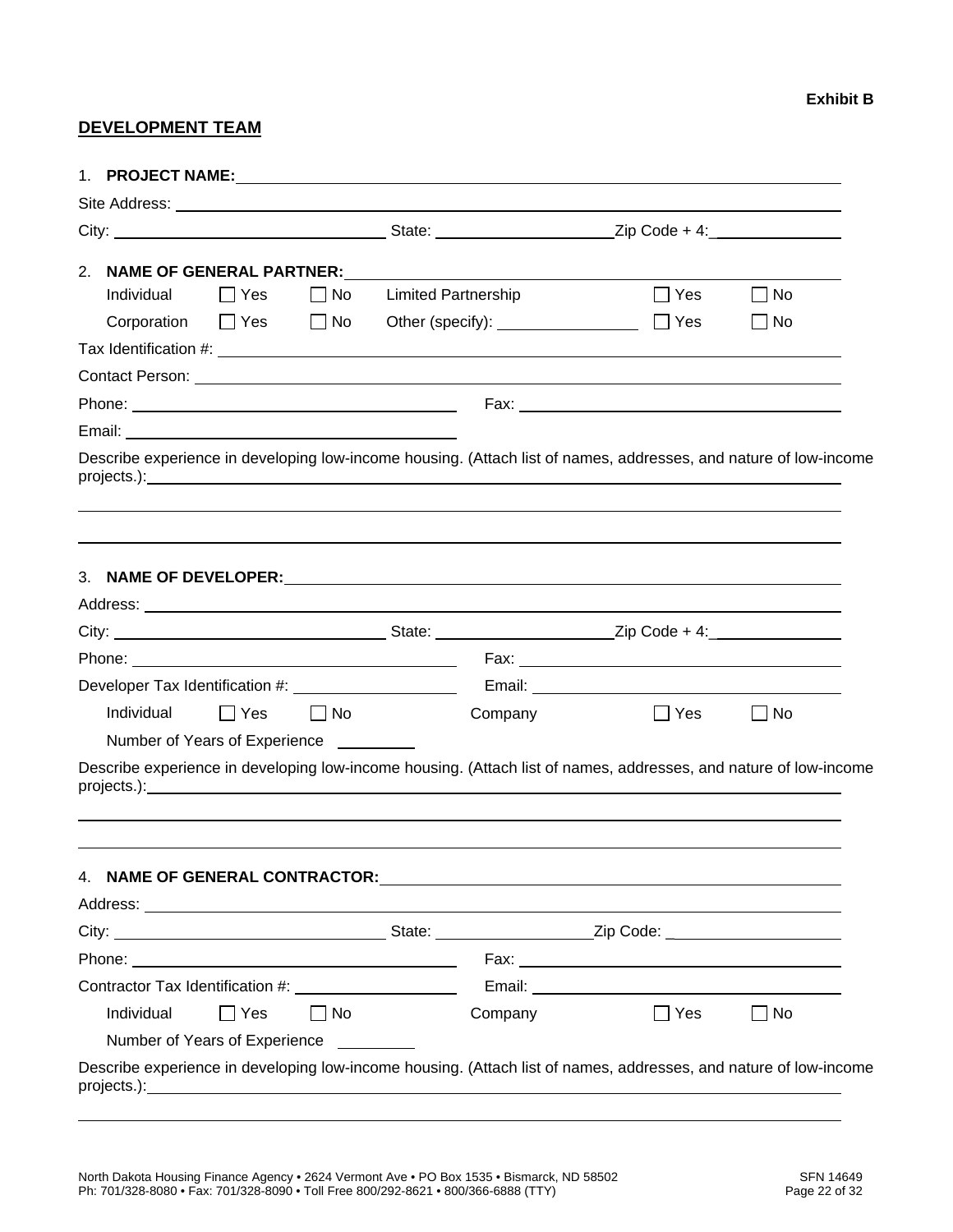#### 5. **NAME OF MANAGEMENT COMPANY:**

| $\Box$ Yes<br>I No<br>Individual                                                                                                                                                                                                | Company | ∣ Yes | No |
|---------------------------------------------------------------------------------------------------------------------------------------------------------------------------------------------------------------------------------|---------|-------|----|
| Number of Years of Experience _________                                                                                                                                                                                         |         |       |    |
| Describe experience in management of low-income housing. (Attach list of names, addresses, and nature of low-<br>income projects.): example and the contract of the contract of the contract of the contract of the contract of |         |       |    |
|                                                                                                                                                                                                                                 |         |       |    |
|                                                                                                                                                                                                                                 |         |       |    |
|                                                                                                                                                                                                                                 |         |       |    |
|                                                                                                                                                                                                                                 |         |       |    |
|                                                                                                                                                                                                                                 |         |       |    |
|                                                                                                                                                                                                                                 |         |       |    |
|                                                                                                                                                                                                                                 |         |       |    |
|                                                                                                                                                                                                                                 |         |       |    |
| Individual<br>l Yes<br>  No                                                                                                                                                                                                     | Company | Yes   | No |
| Consultant Tax Identification #: ______________________<br>Number of Years of Experience _________                                                                                                                              |         |       |    |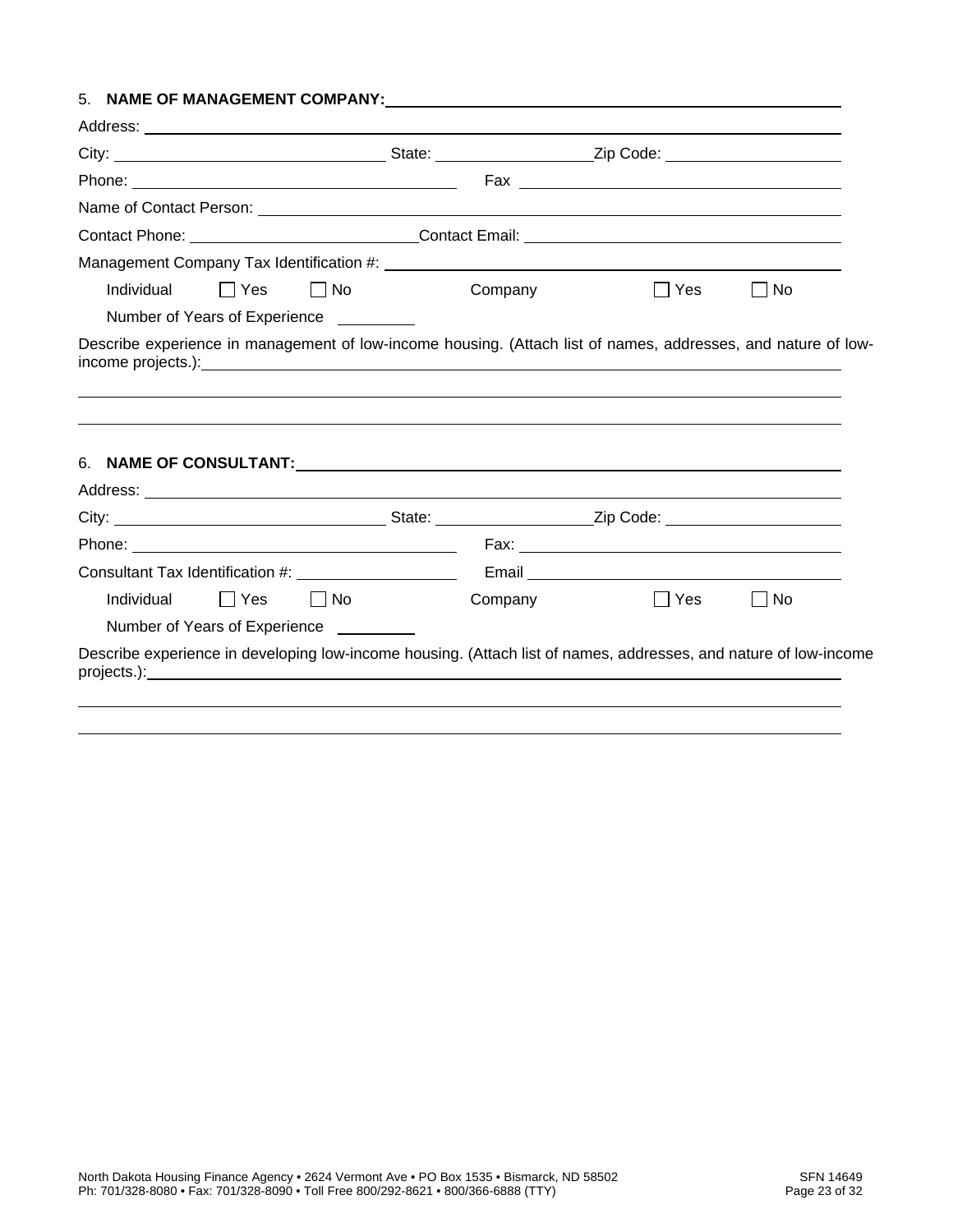#### **NDHFA IDENTITY OF INTEREST STATEMENT**

(I) or (we) understand and agree that the North Dakota Housing Finance Agency (NDHFA), as allocating agency of the Low Income Housing Tax Credit (LIHTC) will consider an Identity of Interest to exist between the sponsor/developer (Applicant) and any general contractor, architect, engineer, attorney, accountant, or any other entity (Participant) involved with the project/development (Project) under any of the following conditions:

- 1) When there is any financial interest of the Applicant in a Participant:
- 2) When one or more of the officers, directors, stockholders or partners of the Applicant is also an officer, director, stockholder or partner of the Participant;
- 3) When any officer, director, stockholder or partner of the Applicant has any financial interest whatsoever in a Participant;
- 4) When a Participant advances any funds to the Applicant, other than an interim lender advancing funds to enable the Applicant to pay for construction and other Project costs;
- 5) When a Participant provides and pays on behalf of the Applicant for any Project costs;
- 6) When a Participant takes stock or any interest in the Applicant as part of the consideration to be paid them;
- 7) When there exists or comes into being any side deals, agreements, contracts, or undertakings entered into, which creates or will create an Identity of Interest as set forth above.

(I) or (we) certify that there is not now, nor will there be, an Identity of Interest between the Applicant and any Participant, or any of their officers, directors, stockholders or partners or beneficiaries without prior written identification to the NDHFA.

This statement is given for the purpose of inducing the NDHFA to make an allocation of LIHTC as requested in the application of which this statement is a part.

**Any Identity of Interest must be disclosed and explained on page 6 of the Application for Low Income Housing Tax Credit Program for this Project.** 

| Applicant: |  |
|------------|--|
| By:        |  |
| Title:     |  |
| Signature: |  |
|            |  |
| Date:      |  |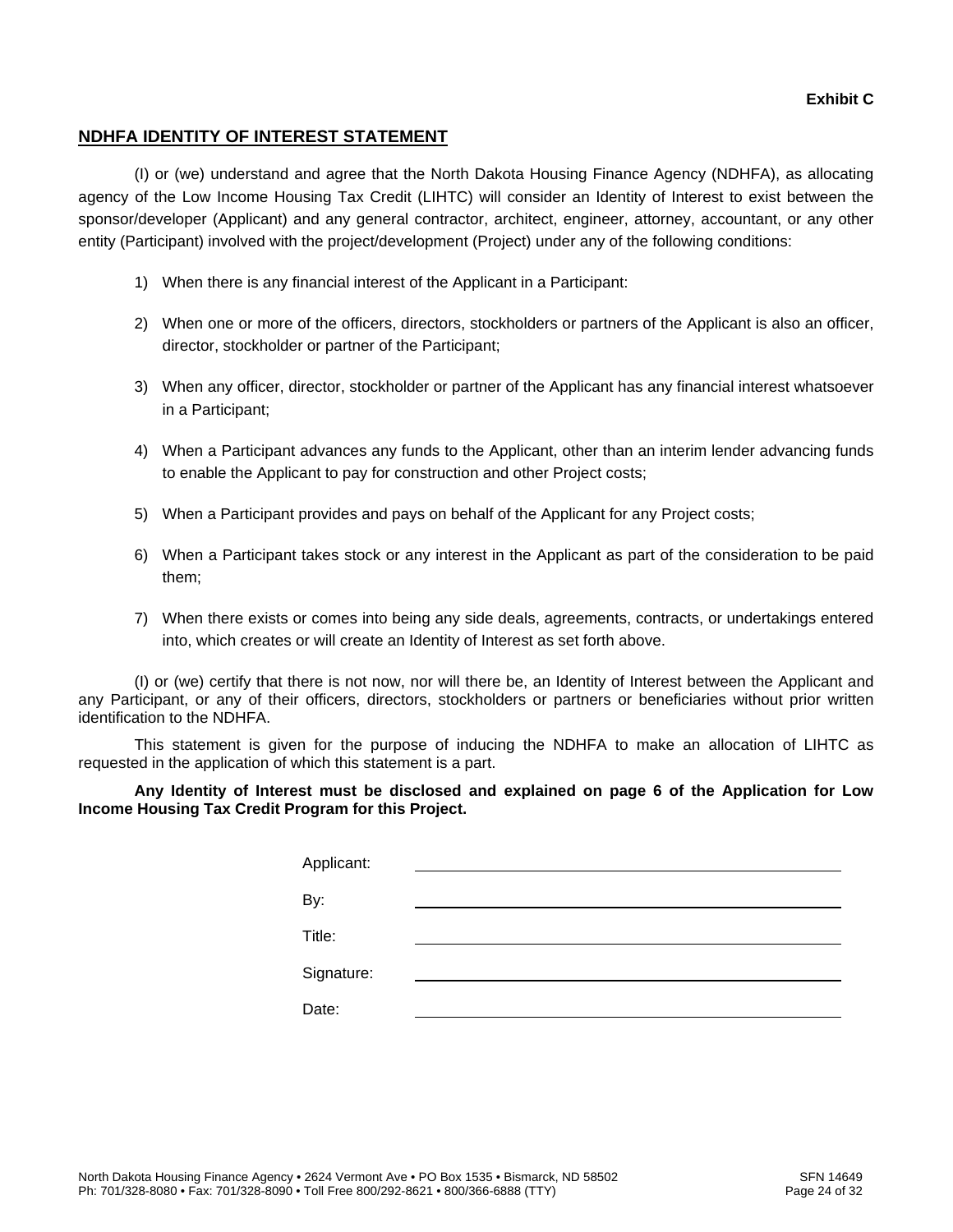#### **FAIR HOUSING ACT ACCESSIBILITY CHECKLIST**

The United States Department of Justice and the Department of Housing and Urban Development ("HUD") currently recognize seven safe harbors for compliance with the Fair Housing Act's design and construction requirements, 42 U.S.C. § 3604(f)(3)(C).

This checklist represents many, but not all, of the accessible and adaptive design and construction requirements of the Fair Housing Act. This checklist is **not** a safe harbor for compliance with the Fair Housing Act.

HUD and the Department of Justice recognize the following standards as safe harbors when used in conjunction with the Fair Housing Act, regulations, and Fair Housing Act Accessibility Guidelines (i.e. scoping requirements):

- 1. HUD's March 6, 1991 Fair Housing Accessibility Guidelines (the Guidelines), and the June 28, 1994 Supplemental Notice to Fair Housing Accessibility Guidelines: Questions and Answers about the Guidelines;
- 2. HUD's Fair Housing Act Accessibility Design Manual;
- 3. ANSI A117.1-1986, used in conjunction with the Act and HUD's regulations, and the Guidelines;
- 4. CABO/ANSI A117.1-1992, used in conjunction with the Act, HUD's regulations, and the Guidelines;
- 5. ICC/ANSI A117.1-1998, used in conjunction with the Act, HUD's regulations, and the Guidelines;
- 6. *Code Requirements for Housing Accessibility 2000* (CRHA), approved and published by the International Code Council (ICC), October 2000;
- 7. *International Building Code 2000* (IBC) as amended by the IBC *2001 Supplement to the International Codes*.

It is important to note that the ANSI A117.1 standard contains only technical criteria, whereas the Fair Housing Act, the regulations and the Guidelines contain both scoping and technical criteria. Therefore, in using any of the ANSI standards it is necessary to also consult the Act, HUD's regulations, and the Guidelines for the scoping requirements.

**Failure to comply with all of the accessible and adaptive design and construction requirements of the Fair Housing Act may result in loss of tax credits pursuant to 26 C.F.R. § 1.42- 9. Therefore, you should consult an attorney and/or design professional to ensure that the construction of the multi-family development complies with the accessible and adaptive design and construction requirements of the Fair Housing Act.**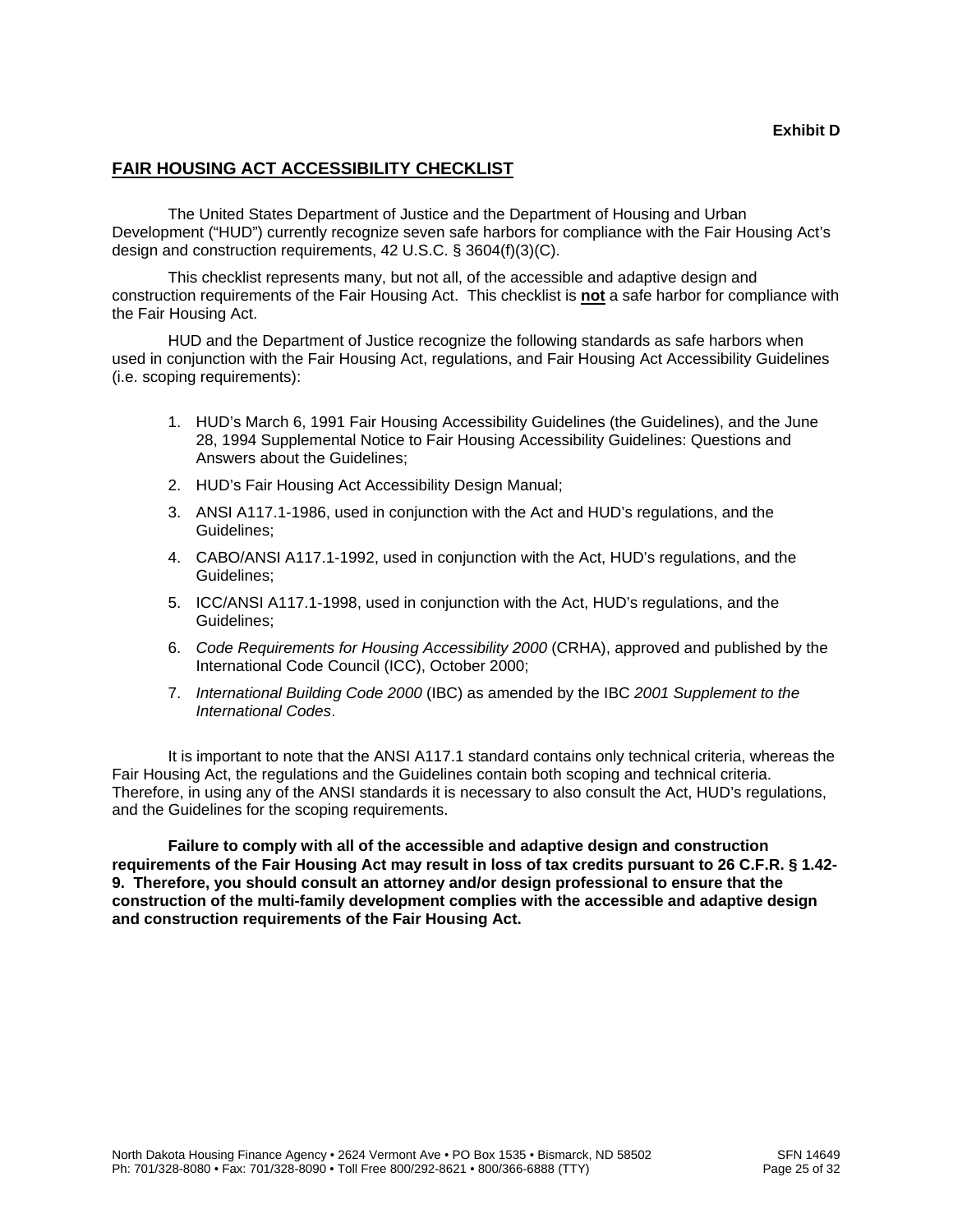#### **COVERED BUILDINGS**

**Is the development subject to the act?** Mark all applicable boxes.

| Development has buildings containing 4 or more units and was designed and constructed for<br>first occupancy on or after March 13, 1991             |
|-----------------------------------------------------------------------------------------------------------------------------------------------------|
| Building contains elevator so all units in building are "covered units"                                                                             |
| All units in buildings with elevators are designed and constructed with features required by<br>the Act                                             |
| Building does not contain elevator so only ground-floor units in building are "covered units"                                                       |
| All ground-floor units in buildings without elevators are designed and constructed with<br>features required by the Act                             |
| Development contains "covered units," so the public and common use facilities must be<br>designed and constructed with features required by the Act |

**NOTE:** Fair Housing Act Accessibility Guidelines contains a narrow "Site Impracticality Exception" which provides that a non-elevator building does not have to meet all of the Act's requirements if it is impractical to have an accessible entrance to the building because of the natural hilly terrain or other unusual characteristics of the site.

#### **SEVEN DESIGN REQUIREMENTS**

| 1. Accessible Building Entrance on an Accessible Route |  |  |  |  |  |  |  |
|--------------------------------------------------------|--|--|--|--|--|--|--|
|--------------------------------------------------------|--|--|--|--|--|--|--|

- $\Box$  The accessible route is a continuous, unobstructed path (no stairs) through the development that connects all buildings containing covered units and all public and common use facilities
- $\Box$  The accessible route also connects to parking lots and to at least one public street, public sidewalk, and to a public transportation stop, when provided
- $\Box$  All slopes on the accessible route are no steeper than 8.33%
- $\Box$  All slopes on the accessible route between 5% and 8.33% have handrails
- $\Box$  Covered units have at least one entrance on an accessible route
- $\Box$  There are a sufficient number of curb ramp cuts for a person using a wheelchair to reach every building in the development
- $\Box$  Curb ramp cuts meet slope and cross slope specifications
- 2. Accessible Common and Public Use Areas
	- $\Box$  At least 2 percent of all parking spaces serving covered units are designated as accessible handicapped parking spaces
	- $\Box$  At least one parking space at each common and public use amenity is designated as handicapped accessible parking spaces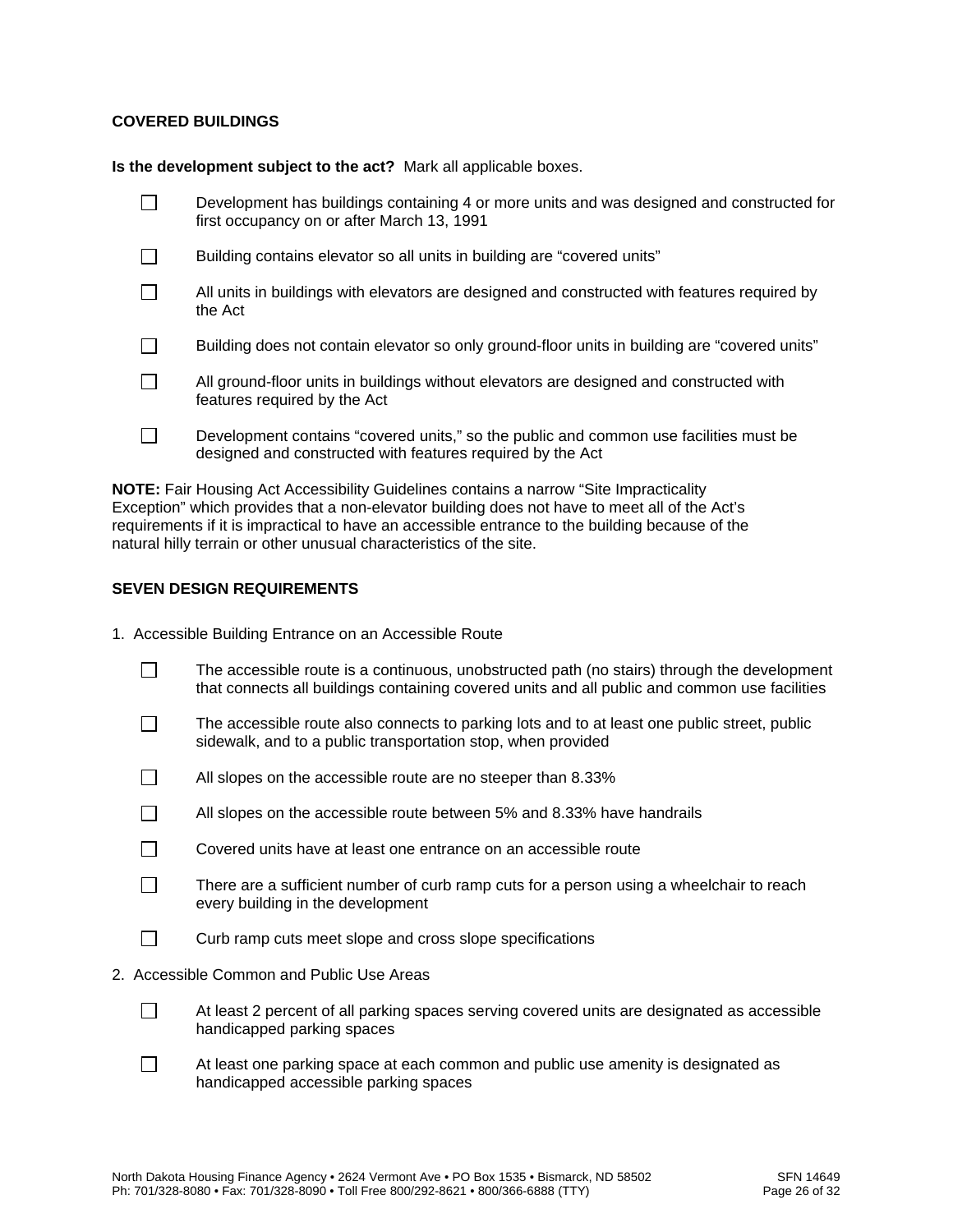| $\Box$                   | All handicapped accessible parking spaces have adequate signage                                                                                                                                                                                                                                                                 |
|--------------------------|---------------------------------------------------------------------------------------------------------------------------------------------------------------------------------------------------------------------------------------------------------------------------------------------------------------------------------|
| $\overline{\phantom{a}}$ | All handicapped accessible parking spaces are at least 96" wide with a 60" wide access aisle<br>that can be shared between two spaces                                                                                                                                                                                           |
| $\Box$                   | The accessible aisle is part of connects to a curb ramp and the accessible route                                                                                                                                                                                                                                                |
| $\Box$                   | The rental or sales office is readily accessible and usable by persons with disabilities as<br>required by both the Fair Housing Act and the Americans with Disabilities Act                                                                                                                                                    |
|                          | A sufficient number of all mailboxes, swimming pools, tennis courts, clubhouses, rest rooms,<br>showers, laundry facilities, trash facilities, drinking fountains, public telephones, and other<br>common and public use amenities offered by the development are readily accessible and<br>usable by persons with disabilities |
| 3. Usable Doors          |                                                                                                                                                                                                                                                                                                                                 |
|                          | All doors into and through covered units and common use facilities provide a clear opening of<br>at least 32" nominal width                                                                                                                                                                                                     |
| $\overline{\phantom{0}}$ | All doors leading into common use facilities have lever door handle operating hardware that<br>does not require grasping and twisting                                                                                                                                                                                           |
|                          | Thresholds at doors to common use facilities are no greater than 1/2"                                                                                                                                                                                                                                                           |
| $\Box$                   | All primary entrance doors to covered units have lever door handle operating hardware that<br>does not require grasping and twisting                                                                                                                                                                                            |
|                          | Thresholds at exterior primary entrance doors to covered units are no greater than 3/4" and<br>beveled                                                                                                                                                                                                                          |
|                          | 4. Accessible Route Into and Through the Covered Unit                                                                                                                                                                                                                                                                           |
|                          | All routes through all rooms in the covered units are no less than 36" wide                                                                                                                                                                                                                                                     |
|                          | 5. Accessible Environmental Controls                                                                                                                                                                                                                                                                                            |
|                          | All light switches, electrical outlets, thermostats, and other environmental controls are no less<br>than 15" and no greater than 48" from the floor                                                                                                                                                                            |
|                          | 6. Reinforced Bathroom Walls for Grab Bars                                                                                                                                                                                                                                                                                      |
|                          | Reinforcements are built into the bathroom walls surrounding toilets, showers, and bathtubs<br>for the later installation of grab bars                                                                                                                                                                                          |
|                          | 7. Usable Kitchens & Bathrooms                                                                                                                                                                                                                                                                                                  |
|                          | <b>Usable Kitchens</b>                                                                                                                                                                                                                                                                                                          |
|                          | 30 x 48" clear floor space centered at each fixture and appliance                                                                                                                                                                                                                                                               |
|                          | 40" of clear floor space between opposing elements (i.e. cabinets, appliances, etc.)                                                                                                                                                                                                                                            |
|                          | U-Shaped kitchens with sink or cook top at end have 60" diameter turning space or have sink<br>or cook top base with removable cabinets                                                                                                                                                                                         |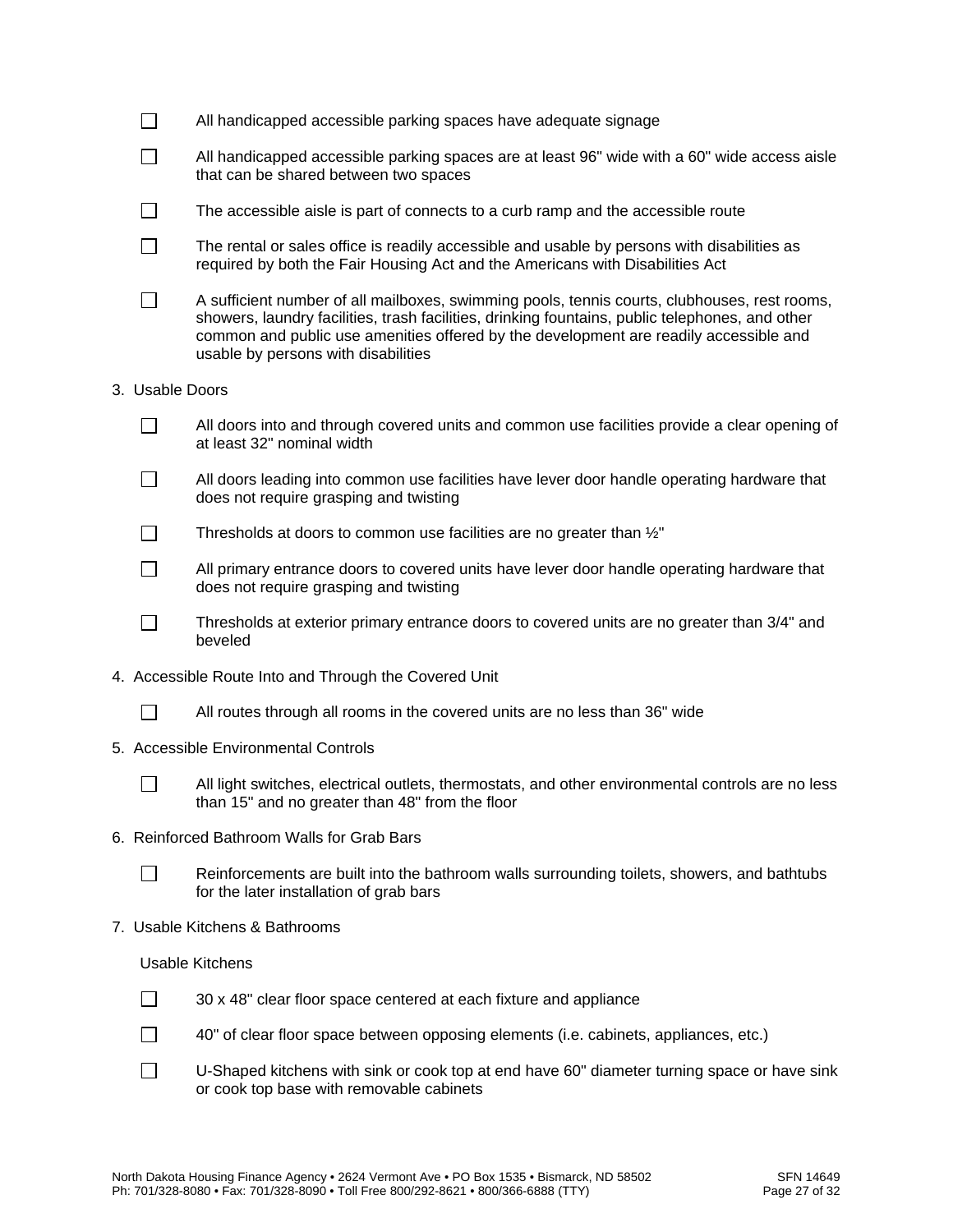Usable Bathrooms

Type A Bathroom

|                 | 30 x 48" clear floor space outside the swing of the door                                                                    |  |  |  |
|-----------------|-----------------------------------------------------------------------------------------------------------------------------|--|--|--|
|                 | 30 x 48" clear floor space at lavatory (if centered for parallel approach cabinet may be fixed)                             |  |  |  |
|                 | Toilet next to the tub allowing a perpendicular approach                                                                    |  |  |  |
|                 | Centerline of toilet is 18" from bathtub and 15" from lavatory                                                              |  |  |  |
| Type B Bathroom |                                                                                                                             |  |  |  |
|                 | 30 x 48" of clear floor space outside swing of door                                                                         |  |  |  |
|                 | 30 x 48" of clear floor space centered in front of sink                                                                     |  |  |  |
|                 | 30 x 48" of clear floor space adjacent to the bathtub                                                                       |  |  |  |
|                 | If at least one Type B bathroom is included the other bathroom(s) is exempt from only the<br>maneuvering space requirements |  |  |  |

My signature below certifies that the construction of the multi-family development known as

| will comply with the accessible and adaptive |  |
|----------------------------------------------|--|
|                                              |  |

\_\_\_\_\_\_\_\_\_\_\_\_\_\_\_\_\_\_\_\_\_\_\_\_\_\_\_\_\_\_\_\_\_\_\_ \_\_\_\_\_\_\_\_\_\_\_\_\_\_\_\_\_\_\_\_\_\_\_\_\_\_\_\_\_\_\_\_\_\_\_

design and construction requirements of the Fair Housing Act.

Signature of Developer Signature of Architect

\_\_\_\_\_\_\_\_\_\_\_\_\_\_\_\_\_\_\_\_\_\_\_\_\_\_\_\_\_\_\_\_\_\_\_ \_\_\_\_\_\_\_\_\_\_\_\_\_\_\_\_\_\_\_\_\_\_\_\_\_\_\_\_\_\_\_\_\_\_\_ Date **Date** Date **Date**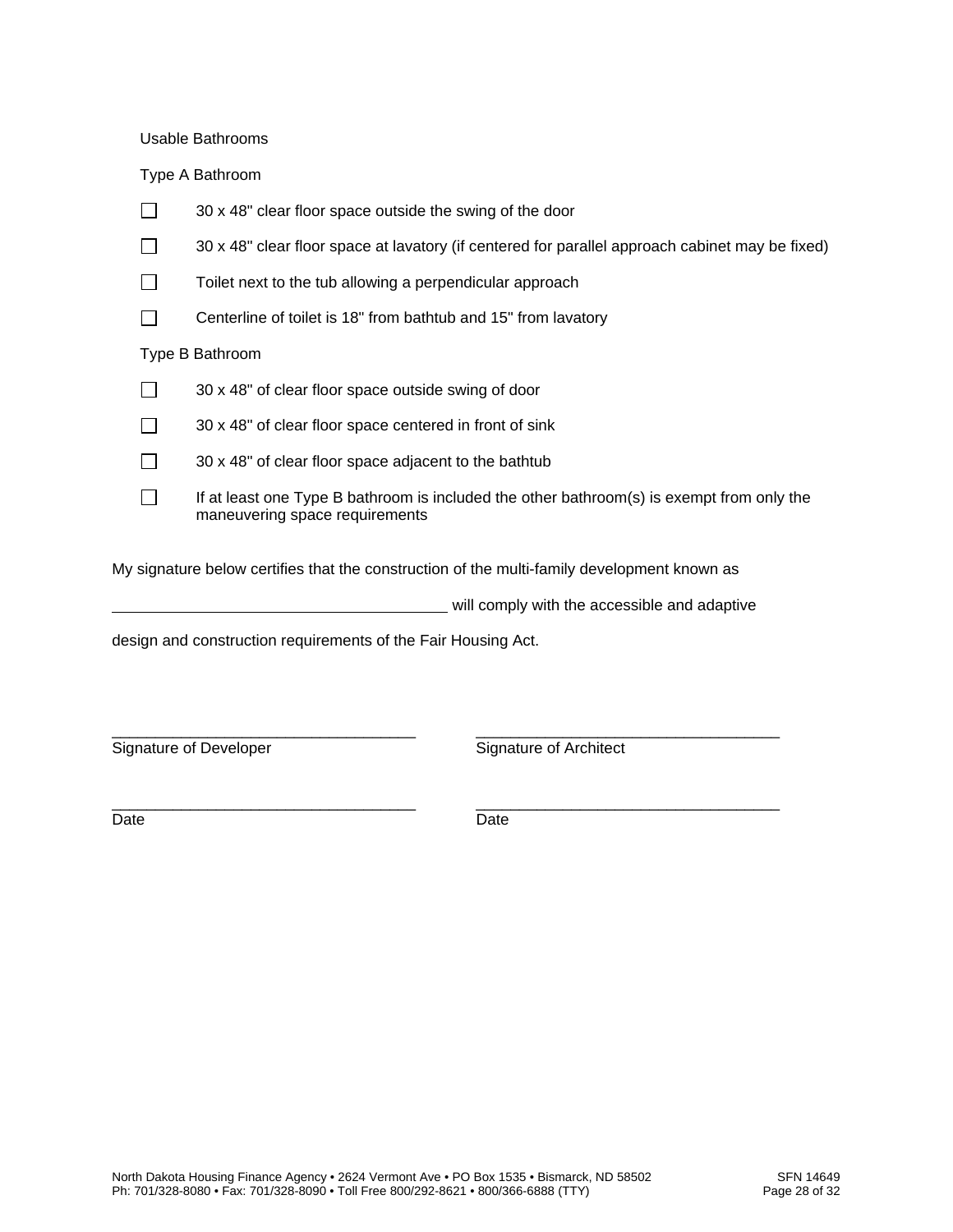#### **GREEN COMMUNITIES CRITERIA**

Applicants that obtain Enterprise's Green Communities (www.greencommunitiesonline.org), LEED Rating System (www.usgbc.org), or the National Green Building Standard (www.nahbgreen.org) certification will receive 6 points in this category. Evidence of the certification is required prior to 8609 issuance.

| $\Box$ Project will meet the requirements to receive certification through one of the specified programs. |  |
|-----------------------------------------------------------------------------------------------------------|--|
| It is not necessary to mark any additional boxes; proceed to the signature page.                          |  |

Applicants meeting five of the Green Communities criteria will receive 1 point. Applications involving rehabilitation meeting 8 of the listed criteria or applications for new construction meeting 10 of the listed criteria will receive 3 points. By meeting 12 of the criteria, an application for rehabilitation will be eligible for a total of 5 points in this category. An applicant involving new construction must meet 15 of the criteria, to be eligible for a total of 5 points in this category. **Mark all applicable boxes and provide documentation, where required.**

| Proximity to Existing Development: New Construction                                        |
|--------------------------------------------------------------------------------------------|
| Provide a site map showing the development has access to existing roads, water, sewers and |
| other infrastructure within or contiguous to existing development.                         |

□ Protecting Environmental Resources: New Construction Development will not be located on wetlands, steep slopes, prime farmland, or parkland.

**Proximity to Services: New Construction** 

Provide a location map indicating the project is located within walking distance of the following facilities: public transportation, supermarket, public school, library, licensed child care center, usable park space, post office, convenience store, laundry/drycleaner, pharmacy, places of worship, community or civic center that are accessible to residents.

Walkable Neighborhoods - Sidewalks and Pathways Provide a site map indicating that sidewalks or suitable pathways were created within a multifamily property or single-family subdivision to link the residential development to public spaces, open spaces and adjacent development.

 $\Box$  Building Orientation

Applicant should explain how they will make the greatest use of passive solar heating and cooling. For example, things to consider include interior spaces requiring the most light, heating and cooling be located on the south face of the building, open floor plans to optimize daylight penetration and passive ventilation, shading through overhangs on the south and trees on the west.

□ Project Uses Previously Developed Sites or Adaptive Reuse of Existing Structures

#### $\Box$  Environmental Remediation

Conduct a Phase I Environmental Site Assessment to determine whether any hazardous materials are present on site and a Phase II abatement plan, if required. Provide a copy of the assessment(s).

#### $\Box$  Landscaping

Provide a landscape plan showing that the selection of new trees and plants are native species appropriate to the site's soil and microclimate, and that newly planted trees are located to provide shading in the summer and allow for heat gain in the winter.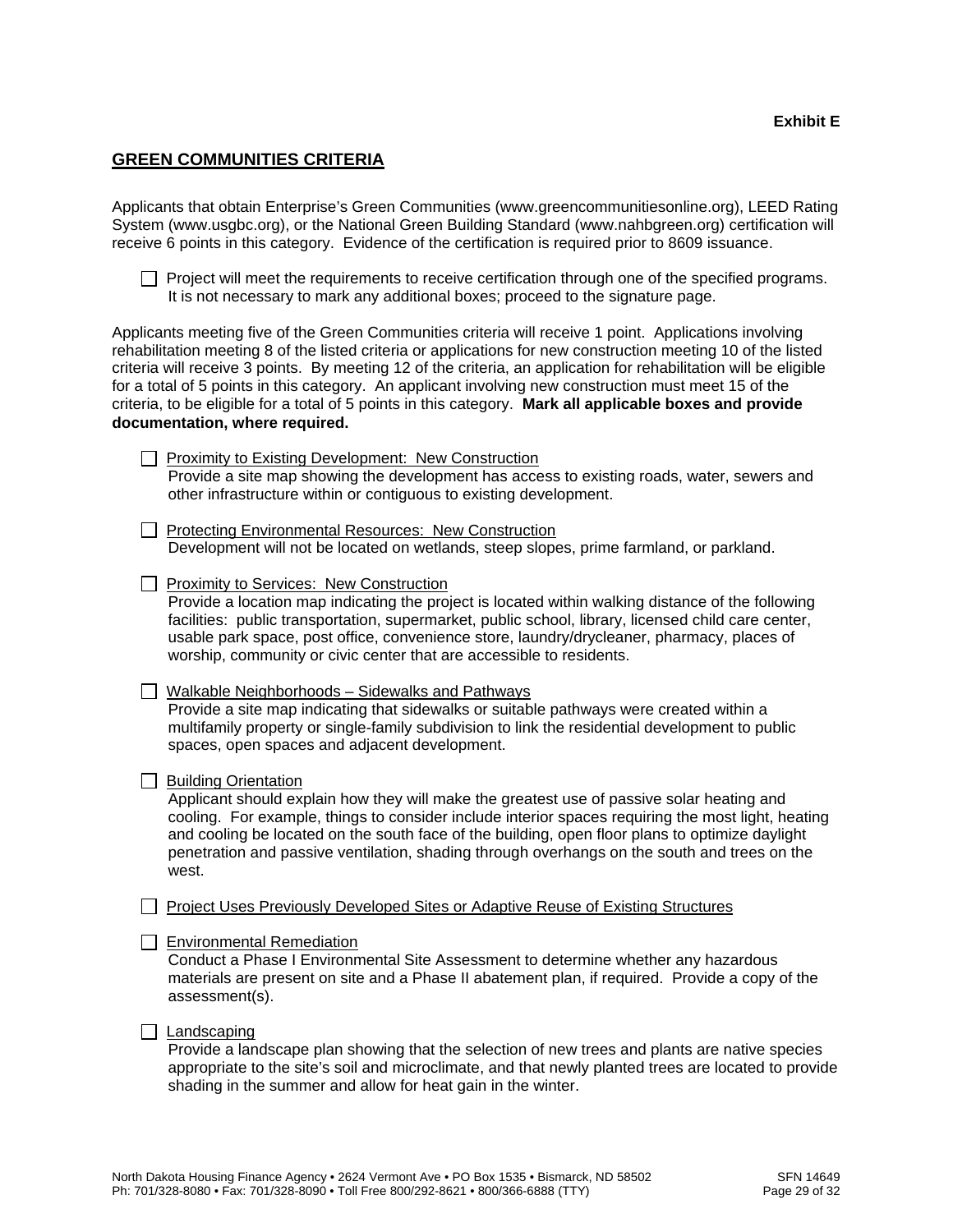$\Box$  Efficient Irrigation

**Water Conserving Appliances and Fixtures** 

Use recycled gray water, roof water or collected site run-off if irrigation is necessary, Applicants should explain how this will be accomplished.

|        | Install water-conserving fixtures: toilets with 1.3 gallons per flush, showerheads with 2.0 gallons<br>per minute (GPM), kitchen faucets with 1.5 GPM and bathroom faucets with 2.0 GPM or better for<br>each item.                                                                                                                                                                                                                                                                                                                                                                                                                                                                                                                                                                                                                                           |
|--------|---------------------------------------------------------------------------------------------------------------------------------------------------------------------------------------------------------------------------------------------------------------------------------------------------------------------------------------------------------------------------------------------------------------------------------------------------------------------------------------------------------------------------------------------------------------------------------------------------------------------------------------------------------------------------------------------------------------------------------------------------------------------------------------------------------------------------------------------------------------|
|        | Efficient Energy Use: Moderate Rehab<br>Identify an architect with green building experience, an engineer or energy auditor to conduct an<br>energy analysis of the existing building condition and identify cost-effective energy improvements<br>by preparing an energy improvement report. The report analyzes the current and projected<br>energy performance of the building. Implement those improvements with a 10-year or earlier<br>payback as identified by a qualified engineer or home energy rater. Include the energy<br>improvement report and recommendations by the qualified professional, indicating which<br>improvements were chosen. A report does not have to be generated for each single-family home<br>because analysis presumably will recommend standard measures that can be applied to all<br>homes of a similar building type. |
|        | <b>Energy Star Appliances</b><br>Install these throughout the project.                                                                                                                                                                                                                                                                                                                                                                                                                                                                                                                                                                                                                                                                                                                                                                                        |
|        | <b>Efficient Lighting - Interior</b><br>Install Energy Star-labeled lighting fixtures in all interior units, and use Energy Star or high-<br>efficiency commercial grade fixtures in all common areas.                                                                                                                                                                                                                                                                                                                                                                                                                                                                                                                                                                                                                                                        |
|        | Lighting - Exterior<br>Use Energy Star or high-efficiency commercial grade fixtures, with daylight sensors or timers.                                                                                                                                                                                                                                                                                                                                                                                                                                                                                                                                                                                                                                                                                                                                         |
|        | <b>Electricity Meter</b><br>Install individual or sub-metered electric meters to raise residents' awareness of the cost<br>associated with electricity consumption.                                                                                                                                                                                                                                                                                                                                                                                                                                                                                                                                                                                                                                                                                           |
| $\Box$ | Photovoltaic (PV) Panels<br>Install PV panels to provide at least 10% of the project's estimated electricity demand.                                                                                                                                                                                                                                                                                                                                                                                                                                                                                                                                                                                                                                                                                                                                          |
|        | Geo-Exchange Heating and Cooling<br>Use this type of system in the project.                                                                                                                                                                                                                                                                                                                                                                                                                                                                                                                                                                                                                                                                                                                                                                                   |
|        | $\Box$ Insulation<br>Will be at least 5% greater than local code.                                                                                                                                                                                                                                                                                                                                                                                                                                                                                                                                                                                                                                                                                                                                                                                             |
|        | Windows<br>Use Energy Star rated windows throughout the project                                                                                                                                                                                                                                                                                                                                                                                                                                                                                                                                                                                                                                                                                                                                                                                               |
|        | <b>Recycled Content Materials</b><br>Incorporate recycled content building materials, such as metals, concrete, masonry, acoustic tile,<br>drywall, carpet, ceramic tile and insulation, throughout the project design. Explain which products<br>will be used in the project.                                                                                                                                                                                                                                                                                                                                                                                                                                                                                                                                                                                |
|        | <b>Local Products</b><br>Buy products extracted, produced or manufactured within 500 miles to reduce use of fossil fuels                                                                                                                                                                                                                                                                                                                                                                                                                                                                                                                                                                                                                                                                                                                                      |

Buy products extracted, produced or manufactured within 500 miles to reduce use of fossil fuels and reduce packaging required for shipping.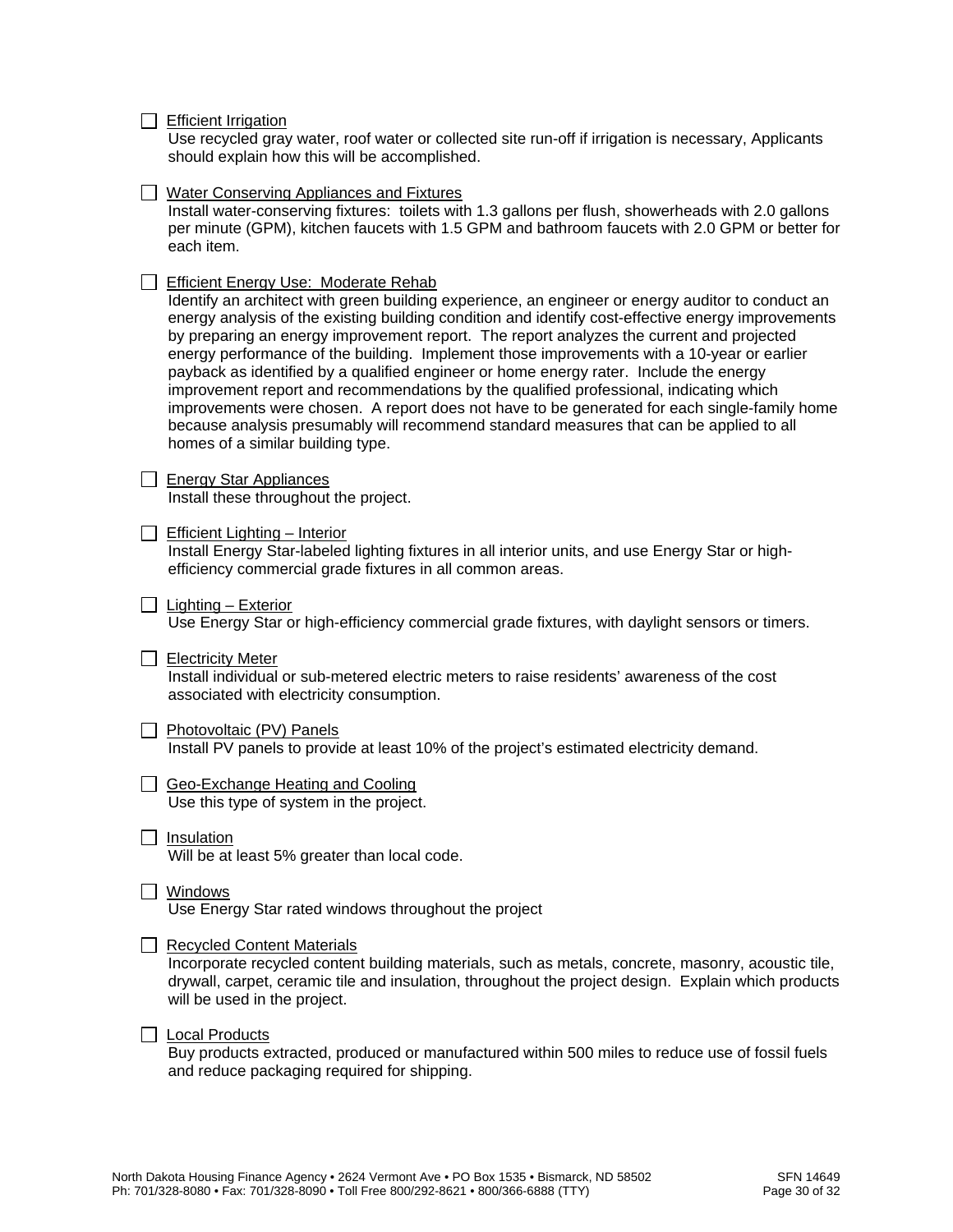|  | Certified, Salvaged & Engineered Wood<br>Use at least 50 % (by cost) wood products and materials that are certified in accordance with the<br>Forest Stewardship Council, salvaged wood or engineered framing materials.                                                                                             |
|--|----------------------------------------------------------------------------------------------------------------------------------------------------------------------------------------------------------------------------------------------------------------------------------------------------------------------|
|  | Reducing Heat-Island Effect - Roofing<br>Use Energy Star-compliant (for reflectivity) and high-emissive roofing.                                                                                                                                                                                                     |
|  | Reducing Heat-Island Effect - Paving<br>Use light-colored/high-albedo materials and/or an open-grid pavement over at least 30% of the<br>site's hardscaped area.                                                                                                                                                     |
|  | J Low/No VOC Paints, Primers, Adhesives, Caulk and Sealants<br>Will specify all interior paints, primers, adhesives, sealants and caulks must be low/no VOC.                                                                                                                                                         |
|  | Formaldehyde-Free Composite Wood<br>Will not use any composite wood in any area that has exposed particleboard (which contains<br>added urea-formaldehyde), unless the exposed area has been sealed.                                                                                                                 |
|  | <b>Green Label Certified Floor Coverings</b><br>Will not install carpets in basements, entryways, laundry rooms, bathrooms or kitchens. Instead,<br>will use smooth and resilient flooring that can tolerate moisture. If using carpets will use the<br>Carpet & Rug Institute's Green Label certified carpet & pad. |
|  | <b>Healthy Flooring Materials- Alternative Sources</b><br>Will use non-vinyl, non-carpet floor coverings in all rooms, such as linoleum, laminate, ceramic<br>tile, and wood (especially salvaged wood).                                                                                                             |
|  | <b>Exhaust Fans - Bathroom: New Construction</b><br>Install Energy Star-labeled bathroom fans that exhaust to the outdoors and are equipped with a<br>humidistat sensor or timer, or operated continuously.                                                                                                          |
|  | <b>Exhaust Fans - Kitchen: New Construction</b><br>Install Energy Star-labeled power vented fans or range hoods that exhaust to the exterior.                                                                                                                                                                        |
|  | Ventilation<br>Install a ventilation system for a dwelling unit that provides 15 cubic feet per minute of fresh air,<br>per occupant.                                                                                                                                                                                |
|  | <u>_ HVA</u> C<br>System will meet Energy Star rating or show that it complies with the Air Conditioning Contractors<br>of America Manual, Part J.                                                                                                                                                                   |
|  | <b>Carbon Monoxide Detectors</b><br>Will use throughout the project.                                                                                                                                                                                                                                                 |
|  | <b>Programmable Thermostats</b><br>Will use throughout the project.                                                                                                                                                                                                                                                  |
|  | Water Heaters - Mold Prevention<br>Use tankless hot water heaters or install conventional hot water heaters in rooms with drains or<br>catch pans piped to the exterior of the dwelling and with non-water sensitive floor coverings.                                                                                |
|  | <u> Water Heaters - Minimizing CO</u><br>Specify direct vented or combustion sealed water heaters if the heater is located in a conditioned<br>space.                                                                                                                                                                |